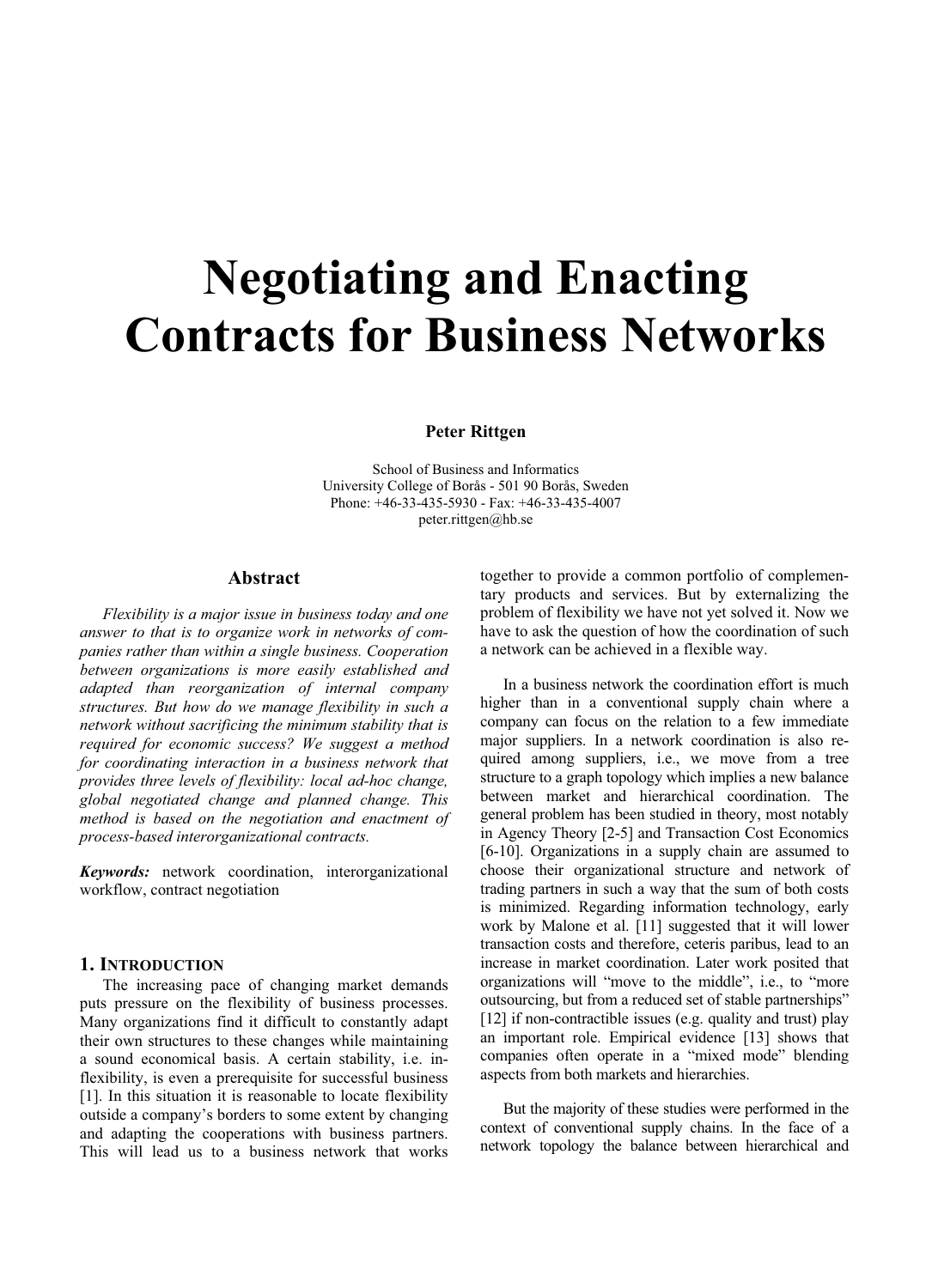market coordination needs to be readjusted: In the absence of a central coordination unit we typically use the contract as an instrument for coordination. Agency Theory suggests two principal forms of contracts, behavior-based contracts and outcome-based contracts. In the case of a behaviorbased contract the principal checks each activity that the agent is supposed to perform, with outcome-based contracts the principal only checks whether the principal delivers the agreed output. If the costs for monitoring agent behavior are high, an outcome-based contract is often superior because an unobserved agent is assumed to shirk (i.e. underperform). An outcome-based contract can be seen as a special case of a behavior-based contract where the outcome is the only observable behavior of the agent. Because the costs for monitoring agent behavior have become marginal in many cases due to the omnipresence of information technology we will focus our investigation on behavior-based contracts incorporating models of the interorganizational process.

In this paper we suggest a method for coordinating interactions in a business network. We begin by outlining the method in section 2. Section 3 defines three levels of flexibility and their roles in network coordination. Sections 4 to 7 describe the steps M1-M4 of the method, respectively. Section 4 starts with the first step, "M1: Modeling the Interorganizational Process". It shows the relevant diagrams from the DEMO language and how they can be used to derive an initial model of the cooperation process. Section 5 deals with the second step, "M2: Negotiating the Contract". It describes the negotiation process, criteria for selecting an appropriate negotiation model and the execution of this model in the context of the given example.

In section 6, "Simulating the Process", we show how simulation can be used to identify process parameters and to improve process performance. In order to do so we need to derive a simulation model based on the agreed transaction models. The results from the simulation can then help to determine certain parameters such as unit prices. They can also give us feedback on how to change the models to make the process more efficient by "playing" with alternative process organizations.

Section 7, "Deriving the Workflow Models", describes how the transaction models of the contract can be enacted. This involves the development of the collaboration model and the business rules. The former is the stable part of the interorganizational workflow and can be used as a template to control a workflow engine. The latter specifies rules for dealing with exceptions. Together they allow us to manage the interactions between the network members on the operational level.

All examples and figures used in this paper are excerpts from the real models we designed in the course of a consulting project where we tested the feasibility of our approach. The section 8, "A Case Study", gives further details on this project. Last but not least we conclude this paper by summarizing the main arguments and outlining future research.

# **2. A METHOD FOR COORDINATING BUSINESS NETWORKS**

The overall method that we suggest is divided into 4 steps (see Fig. 1) which are as follows:

M1: Initial modeling of the interorganizational business process as an interaction model

M2: Negotiating the frame contract as a set of transaction models (based on the interaction model)

M3: Simulating the process models to determine process parameters and to improve process performance

M4: Deriving the workflow models to govern the interaction in the business network

The next section explains this method in a general way. After that we discuss how this method can support flexibility on three different levels. Detailed descriptions of each step follow in later sections.



Figure 1: A method for negotiating and enacting a contract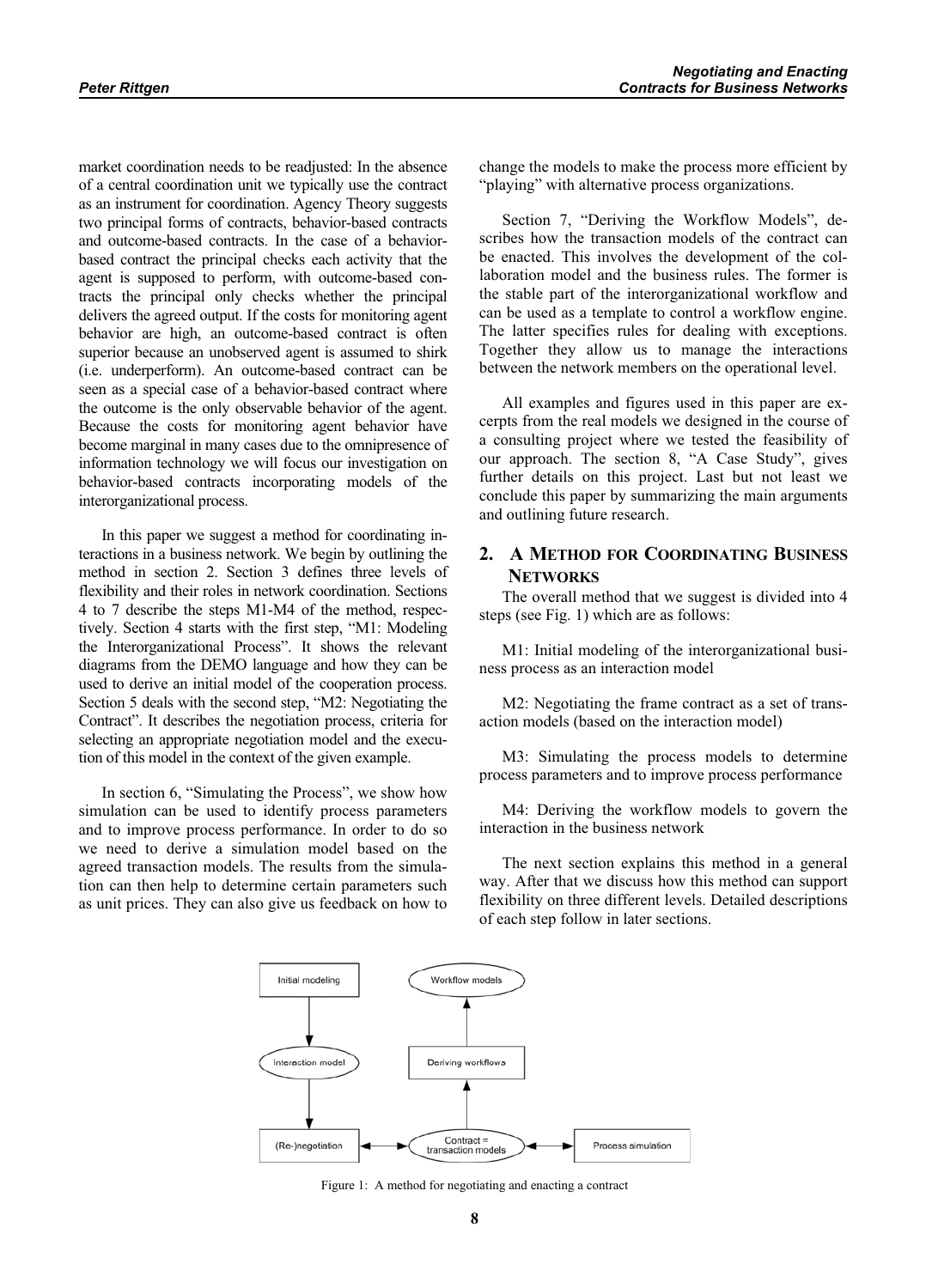A behavior-based approach requires a detailed analysis of the interactions between (and within) organizations. The processes in a business network are collaborative, i.e. they require that the actions in the different businesses are coordinated with each other. Coordination is essentially a communicative activity. The participants must communicate to determine what is supposed to be done next. This means that we need to look at the structure of the communication in order to understand how interorganizational activities are coordinated. For example, a simple coordination could consist of one partner making a request and the other promising to fulfill it. Together these two actions constitute a commitment, which is a mutual agreement on some activity to be carried out. The request and promise actions are communicative actions or language acts, as they are sometimes called. There is a substantial body of research dealing with language action, e.g. Speech Act Theory (Austin, 1962; Searle, 1969) and the Theory of Communicative Action (Habermas, 1984). These theories can help us to understand coordination and collaboration via the structure of human language that is at the root of these processes. The mentioned theories can contribute to the development of modeling languages that support the description of collaborative processes. Such modeling languages have indeed been developed, e.g. Action Workflow [14, 15] or Conversation for Action [16]. Among these modeling languages there is one called DEMO (Dynamic Essential Modeling of Organization) [17-19]. We have chosen this particular language because it represents the most elaborate and formalized approach which fits well with the principles of the method we suggest. More details about the advantages of DEMO can be found in the section "Step M1: Modeling the Interorganizational Process".

One of the models in DEMO is the interaction model which describes how organizations or organizational units interact with each other. This can form the basis for the development of more detailed models of collaboration called transaction models. The design process is structured and systematic which makes it less likely that (potentially important) details are overlooked. The resulting transaction models will then be the starting point for the negotiation process. If a business process analysis has not been performed we can, in principle, skip the initial step of modeling and start the negotiation process with an empty set of models. This implies that the process of modeling is interpreted as a pure negotiation process with the aim of reaching a consensus model (or models) among the participants. But empirical evidence shows that models of suitable quality can be designed more efficiently using the traditional chauffeured approach [20] or groups of subject matter experts supported by a modeling expert [21]. We therefore suggest an initial modeling step. Negotiation is then

used to detail the transaction models. This is done by negotiators from each member of the business network with the help of a negotiation support system. Such systems already exist but have to be extended to cover the negotiation of full-blown models instead of individual selling contracts.

## **3. THE LEVELS OF FLEXIBILITY**

The simplest form of flexibility is *local ad-hoc flexibility*. It concerns only two partners and it responds to a change in their mutual interaction that can be selfinduced (e.g., finding a more efficient way to cooperate) or a reaction to a demand by other partners or customers. Such local change can be negotiated by the two affected partners alone which requires significantly less effort than a network-wide negotiation. The required change can be implemented by adding, removing or modifying the business rules alone as the relatively stable behavior in the collaboration model is not affected. This implies that the scope of ad-hoc change is limited but the speed of adaptation is high.

A more fundamental change can be effected by *global negotiated flexibility*. It involves far-reaching adaptations that affect the whole network and it responds to substantial changes in the network's environment. Such a change requires that all partners pass through the complete negotiation-enactment cycle once (steps M2, M4 and possibly M3). As a consequence the contract, the collaboration model and the business rules have to be adjusted. This requires some effort and as a result the adaptation speed is slower than in the ad-hoc case but the scope of global change is broad.

The highest degree of flexibility is *planned flexibility*. It concerns the whole network and it responds to expected changes in the near future (e.g., qualitative and quantitative changes in the demand). It implies that we have to reconsider the point of departure for the network as laid down in the Interaction Model (step M1). Simulation of the process with the expected parameter changes (step M3) can give valuable clues regarding process reorganization. Via negotiation we can then decide for a new process model (i.e., contract) in step M2 (thereby slightly rearranging the original order) and enact this contract according to step M4. The required effort is similar to that of setting up a new network so that a careful assessment of the opportunities and risks is essential.

# **4. STEP M1: MODELING THE INTERORGANI-ZATIONAL PROCESS**

At the core of the language-action perspective is the Speech Act Theory by Austin and Searle [22, 23]. The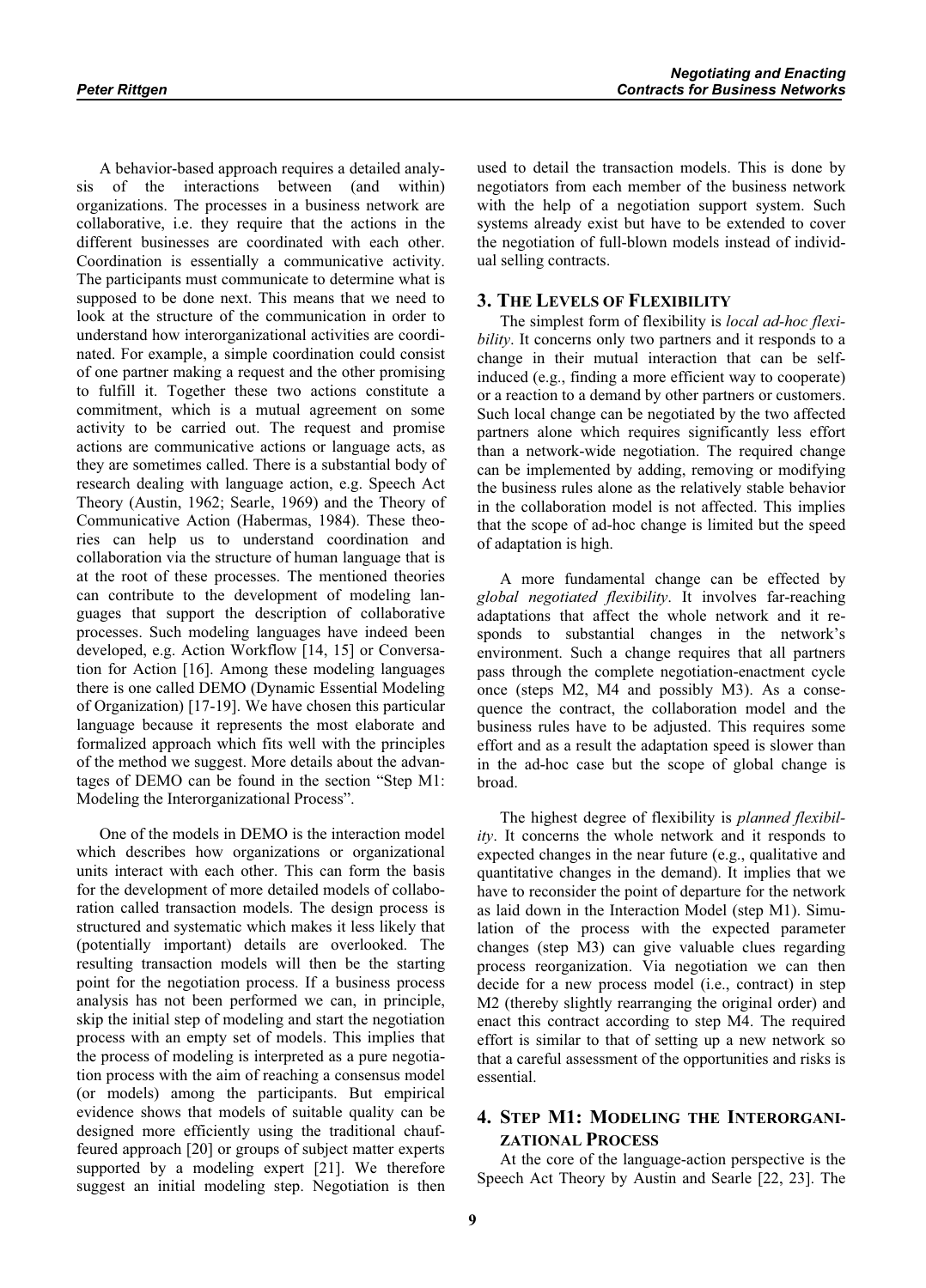central premise of this theory claims that language is not only, and not even primarily, a medium for exchanging information. Instead it is a means of action. Uttering something is actually doing something. We can instruct, direct, request, make commitments, promise, apologize, declare marriage and the like, all by just saying a few words. Each language action consists of an illocution describing the kind of action and a propositional content referring to the object of the action. [24] embedded this theory of speech acts into a social context whereby language action becomes social action. In his Theory of Communicative Action he argued that each action is determined by the roles that the actors play and the (power) relation they have towards each other. For this purpose he introduced validity claims implying that an actor makes such a claim, implicitly or explicitly, when performing a language action.

In an organizational setting communication is often aimed at the performance of a specific action to achieve some objective. Early templates for such goal-driven conversations are the conversation-for-action schema [16] and the action-workflow loop [14, 15]. More advanced examples of such frameworks are: Dynamic Essential Modeling of Organizations (DEMO) [17-19], action-based modeling [25], Business Action Theory and SIMM [26-28].

cepts in the modeling language itself. This allows us to distinguish between transactions (as complex communicative actions) and speech-acts (as elementary actions) which is essential for our approach (see section "Transaction Models"). In DEMO, all acts that serve the same purpose are collected in a *transaction* in which two roles are engaged: the *initiator* and the *executor*. Each transaction is assumed to follow a certain pattern which is divided into three sequential phases and three layers. The layers are: success, discussion and discourse. The success layer describes the actions that have to be carried out to complete the transaction successfully, i.e. assuming that nothing unexpected happens. It consists of the phases: *order* (O), *execute* (E) and *result* (R). If anything goes wrong on the success layer, the participants move to the discussion layer to decide on some action that resolves the conflict. This layer can be seen as a meta layer that allows for exception handling. If the conflict cannot be resolved on this level we move to the discourse layer (or metameta layer) where new social rules are established that govern problem solving on the discussion layer. For more details on these layers see [29].

#### **4.2. DEMO'S INTERACTION MODEL**

#### **4.1. DEMO**

The Language-Action Perspective offers many approaches some of which we have already mentioned. We have chosen DEMO because it offers transactional patterns not only in the meta-language but also as con-

The interaction model shows actors and transactions. The actors are roles that are enacted by a person, an organizational unit or a whole organization. Fig. 2 shows the Interaction Model of our case. The main actors are the Logistics Provider, the Headquarters of the retailer and the Shop. The latter two maintain a very close, franchise-like relationship but are nevertheless organizations in their own right.



Figure 2: Interaction model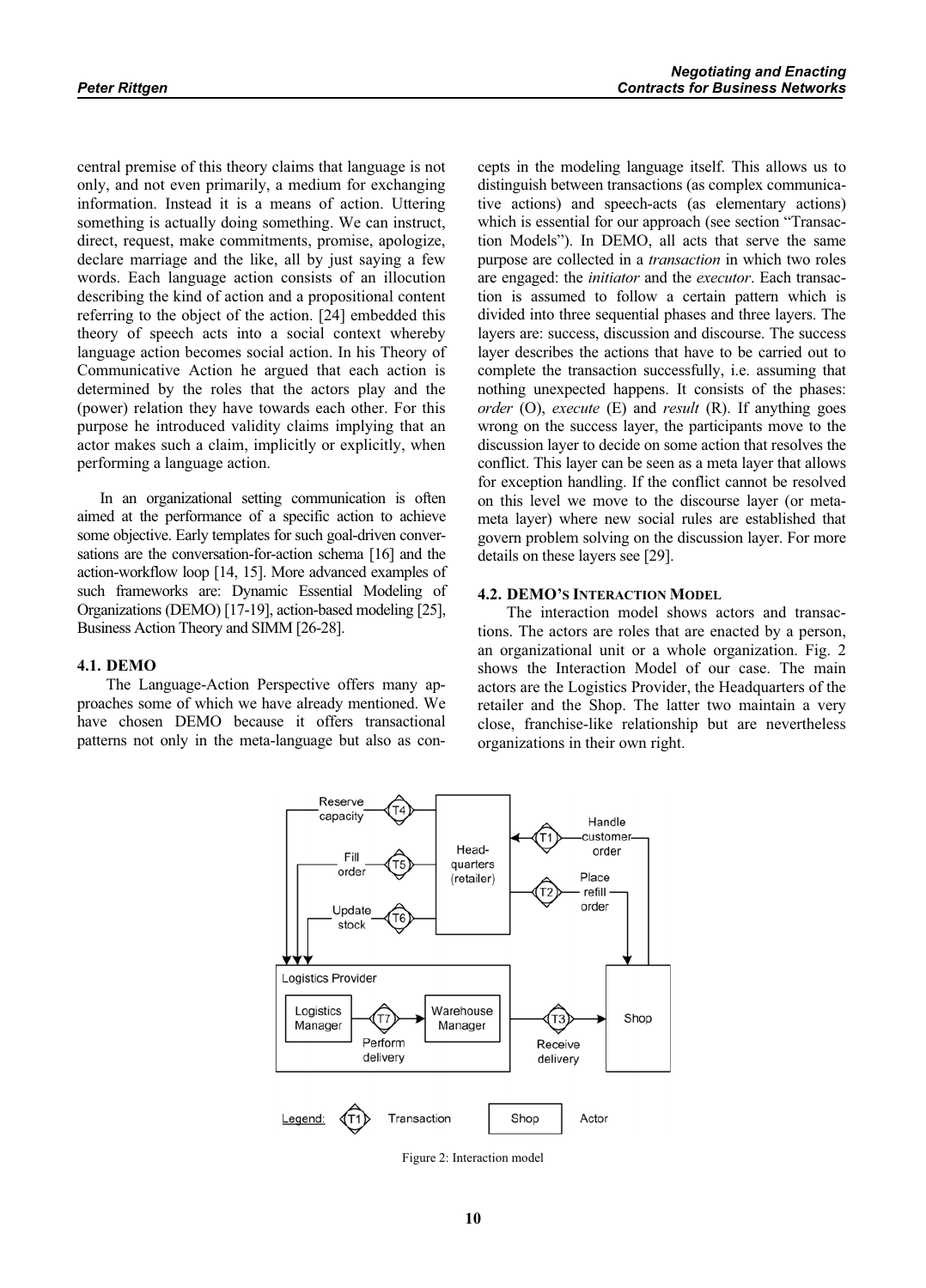A transaction is represented by a diamond with an inscribed circle that contains the number of the transaction. An undirected arc connects it with the initiator, an arrow points from it to the executor. Fig. 2 describes the process of capacity reservation and order handling among these organizations. It starts when Headquarters reserve capacity for handling a certain amount of ordered items in advance of the actual order (T4). The logistics company (LogCom) allocates staff and space so that the reserved capacity can be provided at the time the respective order arrives. But the capacity required by the order might actually be higher or lower than the one that was reserved.

Orders can be initiated either by Headquarters or by the Shop. The former happens when the Shop is running low on certain products. Headquarters will in such a case suggest to the Shop to place a refill order (T2). For this purpose they send an order proposal containing the products in question which, after possible changes and/or additions is returned. If customers ask for specific products, the Shop can also place a so-called customer order (T1). Headquarters will forward both types of orders to LogCom (T5) who will then perform delivery (internal transaction T7) which includes picking items, packing them and handing them over to the carrier. The physical delivery is largely non-communicative and it is therefore not explicit in the Interaction Model. Instead the coordinative part is shown, namely that the Shop receives the delivery (T3) which confirms that LogCom have fulfilled their obligation. From time to time Headquarters will also ask for an update of the stock (T6). This is necessary to synchronize their warehouse management system with that of LogCom.

#### **4.3. TRANSACTION MODELS**

A transaction is the smallest unit of activity that delivers a meaningful result. It can be negotiated independently and is therefore also the unit of modeling. Much of the detailed behavior that constitutes a business process is hidden inside each transaction. For the contract it has to be brought to light to operationalize it. A transaction in DEMO is made up of a number of speech acts and an objective action which follow a certain pattern. This pattern is not a rigid template that claims to fit every transaction. It is rather a guideline that describes a common conversational structure that can help us in analyzing a particular situation. In some cases it will describe the situation fairly accurately, in others we might have to revise it or even to develop a new one that is specific to that particular situation.

The pattern consists of the phases mentioned above: order, execute and result. The order conversation (O phase) has at least two elements: a *request* and a *promise* (see fig. 3) but longer negotiations (including a failure) are possible. If an agreement was reached in the order phase, the objective action (E phase) is executed and the result conversation (R phase) is entered. As a minimum this can consist of the speech acts *state* and *accept*. Fig. 3 summarizes these steps which are performed in the order that is indicated by the leading numbers. A model that contains only actors, speech acts and objective actions is called a speech act model. A speech act model that contains only actions and actors belonging to one transaction is called a transaction model.



Figure 3:Speech act model of a transaction (transaction model of T1)

Fig. 4 shows the complete, minimum speech act model of the interaction model in fig. 2. As speech act models can be very complex for realistic cases we will usually refer to a set of transaction models instead. The

section "Step M4: Deriving the Workflow Models" shows how these can support the development of contracts in general and the business rules and collaboration models in particular.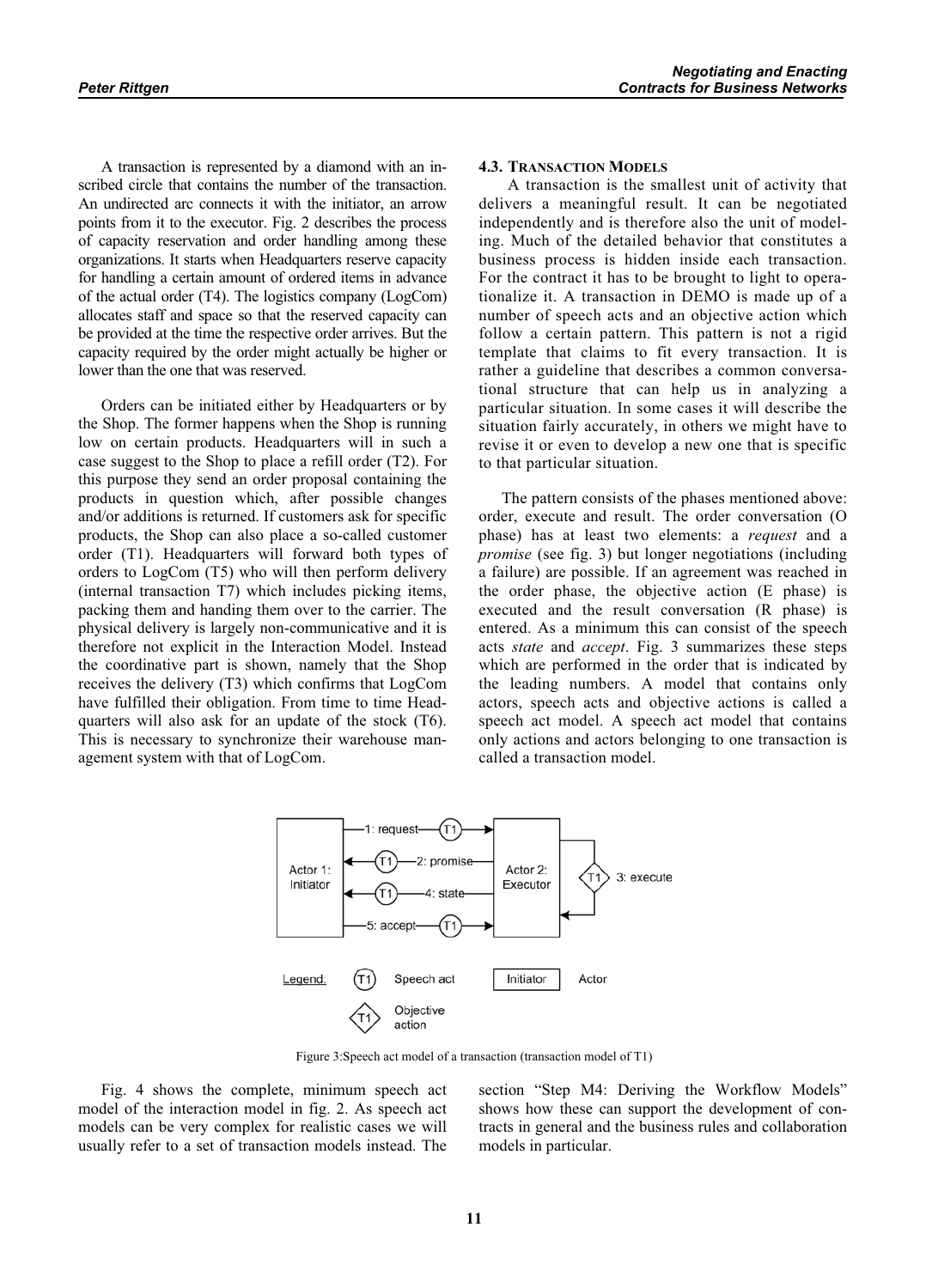

Figure 4: Complete speech act model of the interactions

## **5. STEP M2: NEGOTIATING THE CONTRACT**

#### **5.1. THE PROCESS OF NEGOTIATION**

We define negotiation as the process whereby a group of two or more individuals tries to reach an agreement on the performance of future actions. The individuals are human beings that might act on behalf of organizations or on their own behalf. For the purpose of this paper we focus on electronic negotiations, i.e. negotiations that are supported by information and communication systems. They can be divided into three different types: bargaining, auction and agent negotiation [30]. Auctions are very common, especially in electronic commerce. They assume that the traded products or services can be described in detail and are hence comparable. The auction proceeds in the form of a bidding process where potential buyers can make (money) offers for a certain product or service. There are different models to organize the bidding process [31]. A comprehensive classification of negotiations with respect to auctions is provided by the Montreal taxonomy [32]. Agent negotiation means that an inanimate agent, i.e. a software artifact, carries out the process of negotiation on behalf of a principal, typically a human being. The principal delegates the task of negotiating to the agent by providing it with his or her preferences regarding the product or service to be procured. The agent has certain autonomy to act within the limits of these preferences. Some models for agent negotiation are given in [33]. The specification of preferences requires that the product or service in question can be described in detail. Hence both auctions and agent negotiation only work with standardized products / services.

The models we have discussed so far assume that most parameters of the contract are already predetermined and very few can actually be negotiated. Most often the only

free parameter is the price. In many cases this restriction is not acceptable, i.e. we need more freedom in negotiating. This can, for example, happen if the product or service to procure is not standardized so that we have to negotiate many of its parameters. In such a case we need the third model, bargaining. In bargaining we assume that in principle all parts of a contract are negotiable, i.e. we start with an empty contract (although existing reference contracts or contract templates can be used as a starting point if desired). A number of bargaining models has been suggested such as the Three-Layer Architecture [34], SilkRoad [35], DOC.COM [36], MeMo Business Negotiation Support Metamodel [37], Protocols for Electronic Negotiation Systems [38], and the Generic Model [39]. To find a suitable negotiation model for business networks we must first identify the criteria that it should fulfill. Based on the characteristics of a business network mentioned above we have derived the following criteria as core criteria: Communication, documents, deontic logic (the logic of obligations, permissions and the like) and time. The 'implementation' of other criteria, e.g. the ones mentioned in [30], is subject to further research. The next section argues for the necessity of the chosen criteria.

#### **5.2. CRITERIA FOR A NEGOTIATION MODEL**

 In this section we discuss the criteria for choosing an appropriate negotiation model, i.e. one that fits the negotiation of frame contracts for interaction in a business network. The four chosen criteria are italicized and we argue why they are essential for this purpose. We then go on to identify a negotiation model that meets these criteria best. This is done with the help of a study that actually considered a larger set of criteria (but containing "our" criteria as a subset).

*Communication* is the primary instrument for social interaction in general and for negotiation in particular.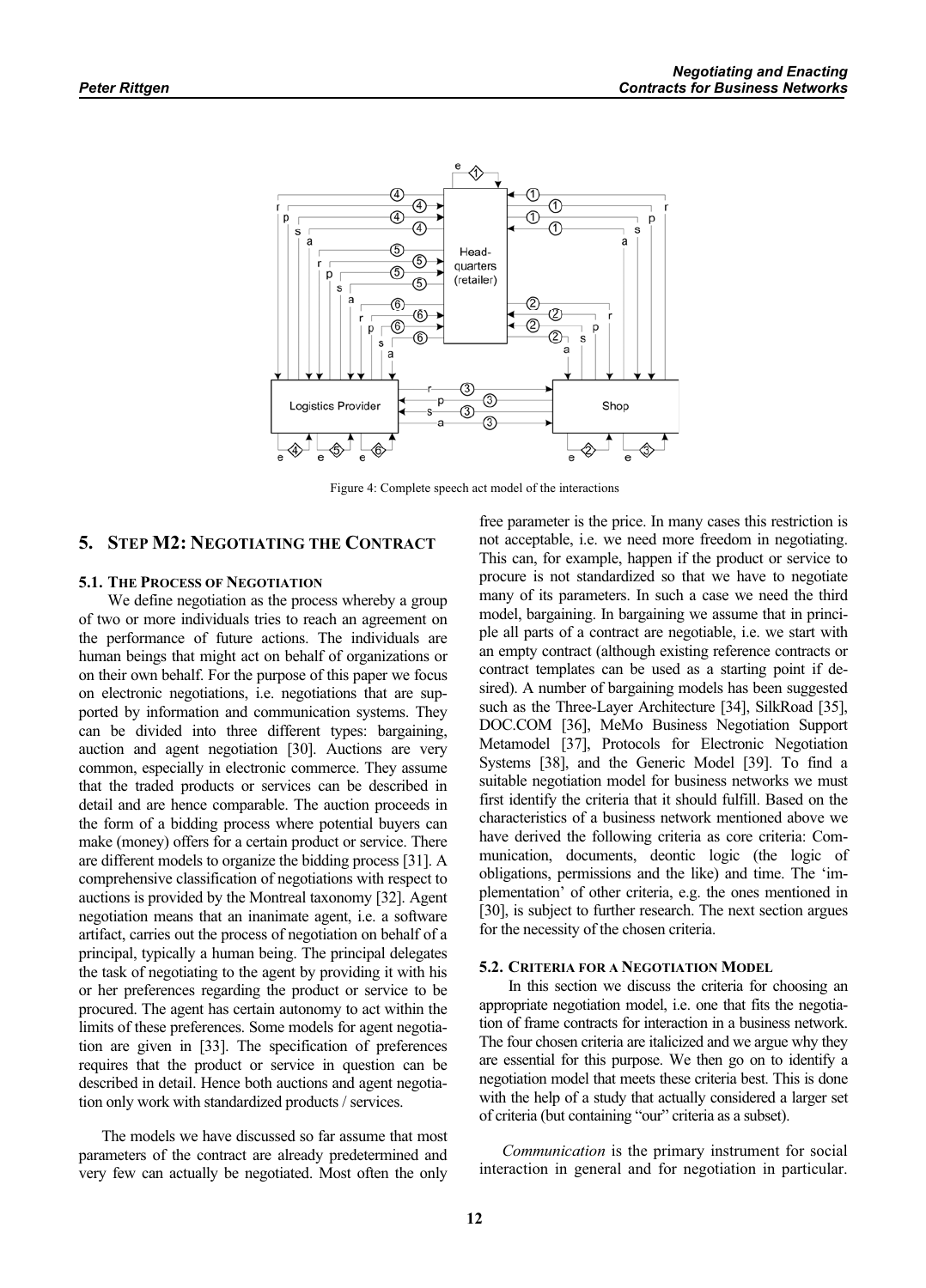Negotiation consists basically of an exchange of messages between the negotiators. With these messages the negotiators create, modify and extend the contract, e.g. by making requests or commitments that ultimately lead to contractual obligations. It is therefore evident that a negotiation model for business network contracts must incorporate communication on a fundamental level. The importance of language for social action has been recognized early which led to the development of several theories, most notably Speech-Act Theory [22, 23] and the Theory of Communicative Action [24]. Many of the negotiation models that address the issue of communication are based on these theories.

The result of negotiation is a contract, which is obviously a *document*. But documents play an important role already during negotiation in the form of messages exchanged in negotiation and contract versions that are required to understand why the contract has developed in that particular way and to go back to an earlier version if something has gone wrong. Finally, d*eontic logic* is essential for reasoning about the obligations contained in a contract and *time* issues frequently arise in process contexts.

[30] has performed an evaluation and comparison of 11 negotiation models with respect to 11 criteria among which the above mentioned criteria can also be found. The closest match to the requirements for a business network negotiation model is represented by DOC.COM [36] which fulfills three of the four criteria fully and one, deontic logic, at least partially. We have therefore chosen to adopt this model for the purpose of our study. As deontic logic is an important issue we have decided to add respective functionality to the negotiation system. But there is yet another problem that needs to be solved. The objective of DOC.COM is to represent a negotiation about the execution of a process instance, e.g. the delivery of a particular item on a particular date. But negotiations regarding the governance of a business network concern process types, e.g. the general business logic of order processing. The resulting contract is called a frame contract as it regulates the interaction among network members regarding a significant number of orders over time. To enable such negotiations we have introduced a meta-layer into the negotiation language. Figure 1 shows the architecture of a method to govern a business network.

## **5.3. NEGOTIATION IN THE BUSINESS NETWORK**

 A business network consists of a number of network members. Each such member is typically an organization (i.e. a business) but could also be an individual who acts as an economic agent. Each member organization is represented by a negotiator who is entitled to carry out such negotiations and to sign a binding contract on behalf of the organization. This negotiator will interact with negotiators from the other network members via a negotiation support system (NSS). This system coordinates the negotiation activities such as making proposals, discussing proposals, voting on them and making the final decision. The NSS consists of a message component and a contract component. The former handles both the translation of "human" negotiation messages into the formal representation in DOC.COM and the presentation of recorded formal negotiations in a human-readable form. The contract component stores the binding negotiations, which together make up the contract and which are also stored in DOC.COM, and represents this contract in a way that is similar to conventional, written contracts. The specific NSS for DOC.COM is called Negoisst [40]. The next section describes how negotiation and contract formation proceed.

The left part of Figure 1 shows how the operation of a business network is supported. We assume that the process of negotiation has led to a contract that deals with all relevant issues of the cooperation. This could be the negotiation of a completely new frame contract, i.e. the set-up of a new business network, or adaptation to changes. The contract under consideration will in any case be subject to implementation which yields a description of the interactions between the members in a workflow language. The choice of this language depends on the workflow system that we choose. In principle any workflow system can be used that allows for the implementation of the workflow patterns identified in [41]. Most commercial systems qualify if we allow for workarounds and coding but there is little native support for many of the advanced patterns. For our prototype we used YAWL [42] because it provides most patterns, together with the YAWL Engine. YAWL uses the same serialization language as the negotiation and contract language DOC.COM, i.e. XML. This facilitates the implementation of the contract. YAWL makes also use of XQuery and XPath to extract data from XML input files and for generating XML output. This supports the integration with the enterprise application systems of the network members, most of which can import and export in XML format. The resulting workflow system is run on a coordination server. An overview and comparison of other languages for interorganizational workflows is given in [43].

#### **5.4. FROM NEGOTIATION TO ENACTMENT**

 The previous section has described the general method of governing a business network. In this section we describe how the procedures in that method are performed and what the results look like. For this purpose we consider a simple negotiation, the corresponding part of the contract and the resulting workflow net (enactment) in some detail. This example represents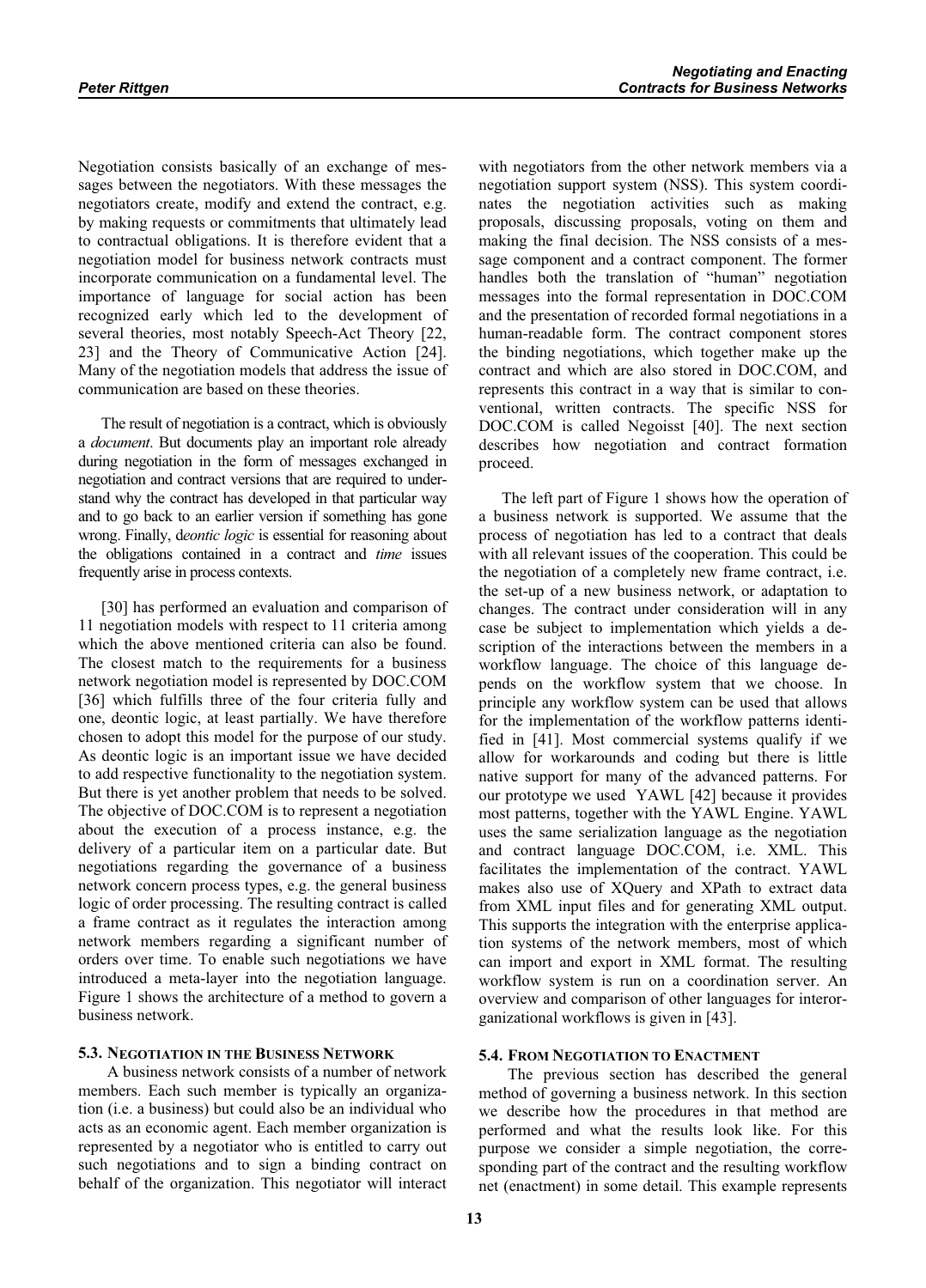only a very small part of the case and just serves to illustrate the way our approach works. The complete example is shown in the next section on a more general level. The benefits of translating the contract into a workflow model are improved control and monitoring of the interorganizational process. The workflow engine makes sure that each network member knows what to do and delivers the specified results in time. It can also inform the affected party of delays or failures to comply with the agreed procedures.

Our case involves three business partners: A retail chain in the home decoration industry (RetCom), the shops of this chain and a logistics company (LogCom). RetCom want that LogCom take over the delivery of orders for them. Fig. 5 shows two steps in the respective negotiation between them. The representative from LogCom writes an email saying that they need a capacity reservation 2 weeks in advance of the order to be able to handle it. The negotiation support system helps with translating this request from the natural language to the internal, formal representation in DOC.COM:

## REQUEST (Reserve\_capacity[ORDER], t DATE[ORDER] – 14)



Figure 5: *From negotiation to workflow net (example)*

The keyword REQUEST indicates that LogCom would like to introduce a new action into their cooperation. The propositional content of this message tells us what that action is, namely the reservation of capacity for each order. The request also specifies a time restriction for this action, i.e. 14 days in advance of the order date. This message is stored in the message memory of the negotiation system so that it can be matched with RetCom's reaction to it. In this case RetCom fully agree with the action that was suggested by LogCom by answering with "O.K.". Again the NSS will help with translating this to the formal representation:

> COMMIT (Reserve\_capacity[ORDER], t  $DATA[ORDER] - 14)$

The speech act COMMIT signals that RetCom agree to fulfill the request. A request that is followed by a commit with the same propositional content and restrictions leads to a binding obligation of the committing party towards the requesting party with respect to the content. An alternative reaction of RetCom could be:

## COMMIT (Reserve\_capacity[ORDER], t DATE[ORDER] – 7)

which would be interpreted as: "We agree to reserve capacity but we cannot do it earlier than one week in advance." Such a speech act does not create an obligation but constitutes a counter-offer. An acceptance of this counter-offer by LogCom would then create an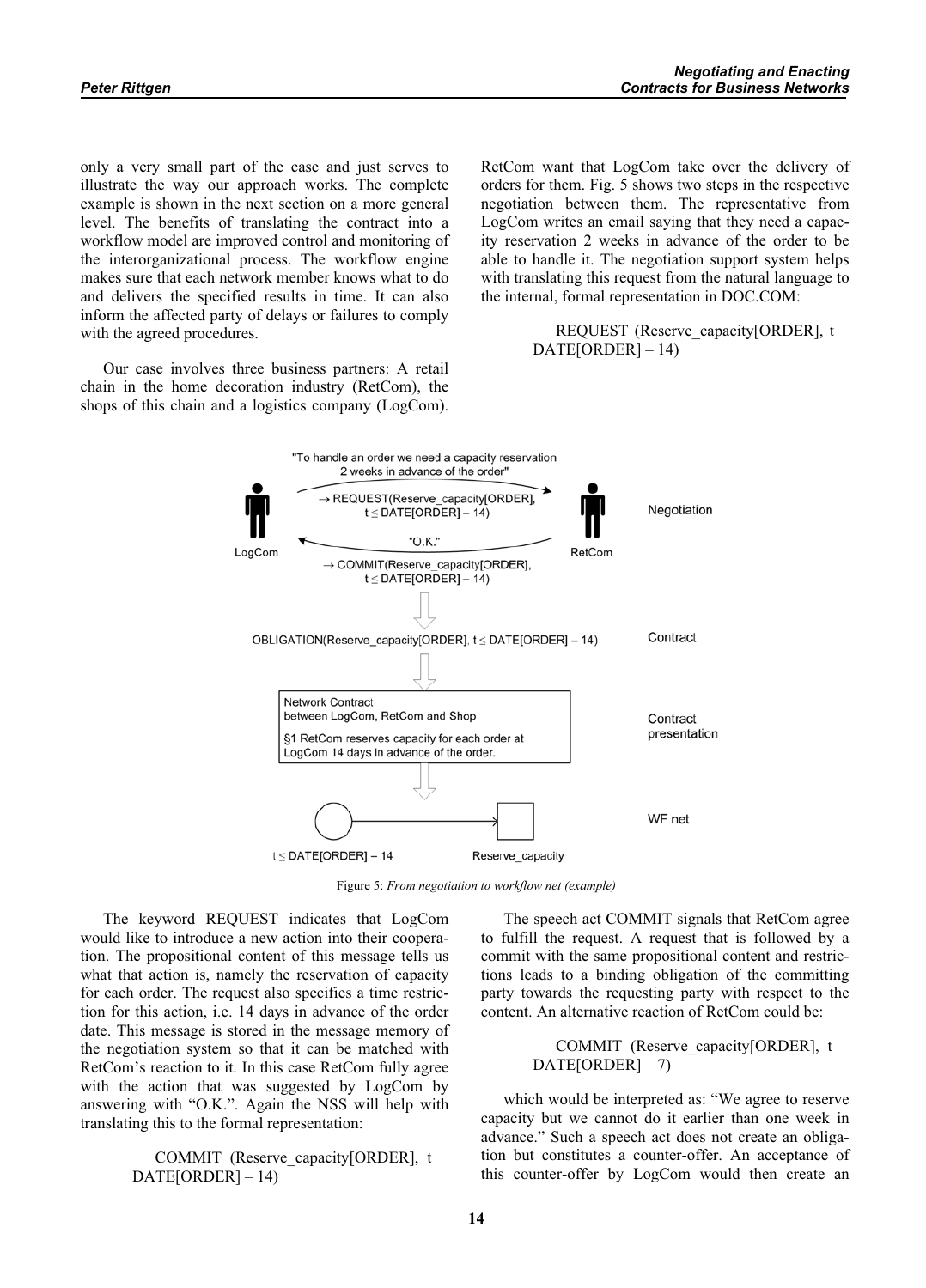obligation concerning the modified terms. In our example the original request is granted and a respective obligation is inserted into the contract:

> OBLIGATION (Reserve\_capacity[ORDER], t DATE[ORDER]  $-14$ )

The presentation component of the NSS can at any point in time display the contract that has been negotiated so far in a human-readable form (see Fig. 5). In the final step the obligation is translated to a corresponding workflow.

## **6. STEP M3: SIMULATING THE PROCESS**

 A contract has to specify general terms and conditions that can be seen as static parameters that control the interaction between the trading partners. Examples for such parameters are pricing, terms of delivery, terms of payment and so on. Determining reasonable values for these parameters is difficult because they depend heavily on characteristics of the interorganizational process. This is particularly true when companies engage in cooperation for the first time and therefore lack prior experience. Let us consider, for example, the pricing of a logistics service, e.g. the handling of one unit of the customer's product. How much we charge for that depends, among other things, on how much it costs us to deliver this service, which in turn depends on the time it takes, the number of workers that are involved, resources that are used etc. One way of assessing the complex interaction of these factors is to simulate the respective business process. The usefulness of business process simulation has been studied thoroughly [44-49], particularly in an interorganizational context [50-52].

A simulation model is an abstracted, formal description of some real or imagined system. A simulation is an enactment of such a model that allows us

a) to observe the potential behavior of a system that does not (yet) exist, or

b) to observe the (potential) behavior of an existing system at a much faster pace and at lower costs than that of the real system and without disturbing it.

If an appropriate abstraction is chosen the results of the simulation will represent a fair approximation of the behavior of the real system (or the imagined system if it were built). With its help we can determine the performance characteristics of the business process. This data can then be used to support the design of the terms and conditions of the contract. For the development of the simulation model we use the approach described in [53]. It is based on a language-action model of the business process and proceeds in three steps:

- S1: Designing the business process view,
- S2: Designing the resource view,
- S3: Designing the simulation model.

The first step involves the design of a flow-like view on the process that excludes the actors in favor of a more precise description of the execution logic. In the second step we develop a view that tells us which resources are required by each action and the final step results in the simulation model which is written in SimPy (Simulation in Python). To give the reader an idea of how this works, steps S1 and S2 are shown in detail in the following sections. As an example we use the pricing of product handling. This issue was given highest priority by both corporate partners in our project. We assumed that the costs of handling a product unit will play an important role in determining the price. We therefore took a closer look at transaction T7, Perform delivery, and the associated transactions T4, Reserve capacity, and T5, Fill order (see fig. 2). When decomposing the transactions into speech acts and productive actions we get the process view as shown in fig. 6.



Figure 6: The process view of the interaction model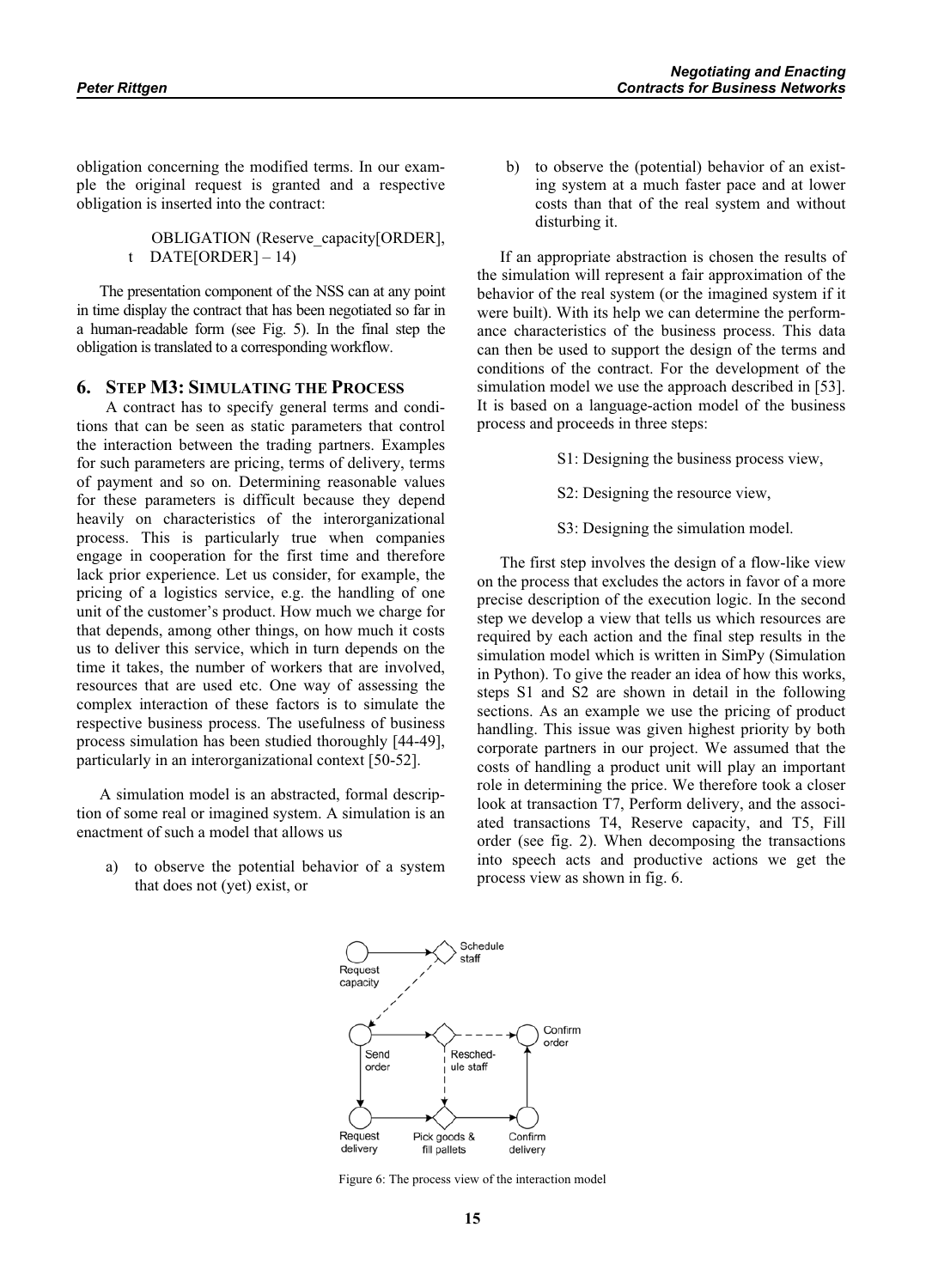The business process starts with a request speech act for a certain capacity which is then used to schedule the warehouse staff accordingly (target action). Note that the promise part of the order conversation is omitted because the business rules force the Logistics Provider to accept each request (see next section). After that the availability of the capacity is confirmed (speech act: state). Due to the business rules in the contract (see next section) we can omit the speech acts "promise" and "accept" in this and later transactions. The next step in the process is the order that is sent by the customer. Observe that this action is not caused by the confirmation of the capacity because the customer might decide not to make use of the capacity and not send an order. Hence there is no causal relation. But on the other hand, the order cannot be sent without prior reservation of capacity which makes the relation conditional (dashed arrow). The order information is used to reschedule the staff depending on the actual package load. This might involve extra hours of the outbound staff or that inbound staff is reassigned. At the same time delivery is requested but it cannot be done before the staff is rescheduled, so that sufficient staff is available. The goods are then picked and each pallet is filled with the goods destined for a particular shop. When this has been done the pallets are picked up by the forwarder and delivery is confirmed. This allows us to confirm the completion of the order.

The work described so far was part of the initial business analysis where we also identified problems. A pressing one (from the point of view of LogCom) was related to the discrepancies between planned and actual capacities so we suggested doing a simulation of the process to determine how the transaction costs are affected. This required a resource view (step S2) to get a clearer picture of the resource use of each action. The result is shown in fig. 7.



Figure7 : The resource view of the interaction model

The resource view shows the actors and objects that are involved in each action. We assume that an actor who is engaged in an action cannot perform another action at the same time. Most of the information contained in fig. 7 can be derived from the action and process views (figs. 2 and 6, respectively) in the following way: For each action in the process view, find the corresponding transaction in the action view and from there the actors involved (initiator and executor). These are the resources of the respective speech act. The initiator becomes the performer of the request and accept acts and the addressee of the promise and state acts. Likewise the executor will be the performer of the promise and state acts and the addressee of the request and accept acts. If the action is productive we drop the initiator and record only the executor as a resource.

In the example of fig. 7 this procedure yields an almost complete diagram with only three resources missing. These concern the action "Pick goods & fill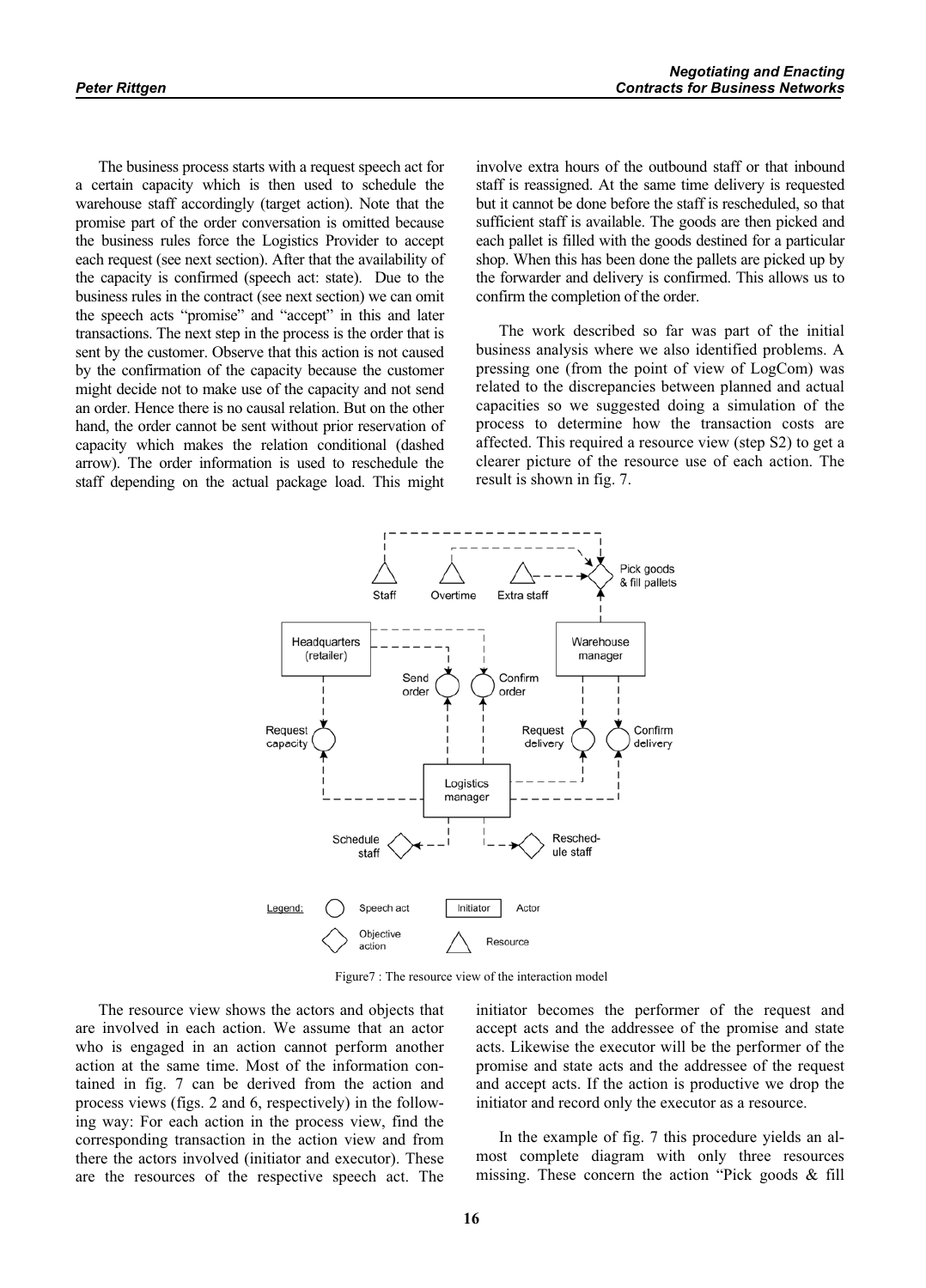pallets" that requires additional resources: the scheduled staff, extra staff that might be called in and overtime of the scheduled staff. The use of these resources is associated with certain costs. The time for filling the pallets depends on the actual number of packing units to be handled, the number of available staff (incl. extra staff), the overtime and the time required for handling a unit. The latter is assumed to be normally distributed with given  $\mu$  and  $\sigma$ . Packing units that cannot be handled

during the week in question have to be treated in the following week which leads to delays and further overtime. The time for (re)scheduling is also normally distributed with given  $\mu$  and  $s$ . All other actions are assumed to require a negligible time.

A run of the resulting simulation model yielded results for a full year (52 weeks), the first 6 of which are shown in table 1.

| <b>Reserved</b><br>capacity | Actual<br>units | <b>Deviation</b><br>$\frac{0}{0}$ | <b>Staff</b>   | Extra<br>staff | Overtime | <b>Handled</b><br>units | <b>Total costs</b> | Costs per<br>unit |
|-----------------------------|-----------------|-----------------------------------|----------------|----------------|----------|-------------------------|--------------------|-------------------|
| 4841                        | 7366            | 52%                               | 10             | $\overline{4}$ | 29,28    | 7366                    | 11.385,60 €        | $1,55 \in$        |
| 5099                        | 4494            | $-12\%$                           | 10             | $\mathbf{0}$   | $-40,48$ | 4494                    | 6.000,00 €         | 1,34€             |
| 4684                        | 4957            | 6%                                | 9              | $\theta$       | 36,56    | 4957                    | 6.131,20 €         | $1,24 \in$        |
| 2203                        | 1179            | $-46%$                            | $\overline{4}$ | $\theta$       | $-65,68$ | 1179                    | 2.400,00 €         | 2,04€             |
| 5374                        | 7817            | 45%                               | 11             | 3              | 65,36    | 7817                    | 11.507,20 €        | 1,47€             |
| 2525                        | 3564            | 41%                               | 5              | 1              | 45,12    | 3564                    | 5.102,40 €         | $1,43 \in$        |

Table 1: Excerpt from the simulation results

The results of this simulation can now be used to make the constant pricing model of the old frame contract variable. This implies that the price for handling a unit is no longer fixed but depends on the accuracy of the capacity forecasts, i.e. the difference between reserved and actual capacity. The advantages of a variable pricing model are twofold. On the one hand it encourages Headquarters to improve the quality of their estimates as inaccurate capacity forecasts will invariably lead to higher logistics costs. This in turn improves the planning situation for LogCom. On the other hand, if deviations do occur, LogCom will get compensation for their increased costs due to insufficient or unused capacity.

For example, to determine a reasonable price for each handled unit we can refer to the unit costs in table 1 and use these figures as the basis for the cost calculation. One approach might be to take the average unit costs as an input for simple cost-plus pricing. Others might be to consider seasonal variations or to make the price depend on the difference between actual and reserved capacity. In our case we applied the latter approach. Using the simulation results mentioned above we get a cost base of

1.34 € plus 3 cents for positive deviations in steps of 10 %, and 1.07  $\epsilon$  plus 26 cents for negative deviations in steps of -10 % based on a linear regression on the full results.

# **7. STEP M4: DERIVING THE WORKFLOW MODELS**

A contract is a formal representation of the cooperation between a number of organizations. It defines the roles that each party to the contract plays and the activities they perform in the context of the cooperation. In principle we could claim that the speech act model already contains most of the information necessary for the dynamic part but this approach is not sufficient for at least two reasons. Firstly this model is typically very complex for realistic cases as the example of fig. 4 (which contains only a small part of the overall model) indicates. It is therefore unsuitable for communicating knowledge about the obligations implied by this process structure to the respective parties. But one of the most important requirements of a good contract is that the parties signing it should be fully aware of its implications.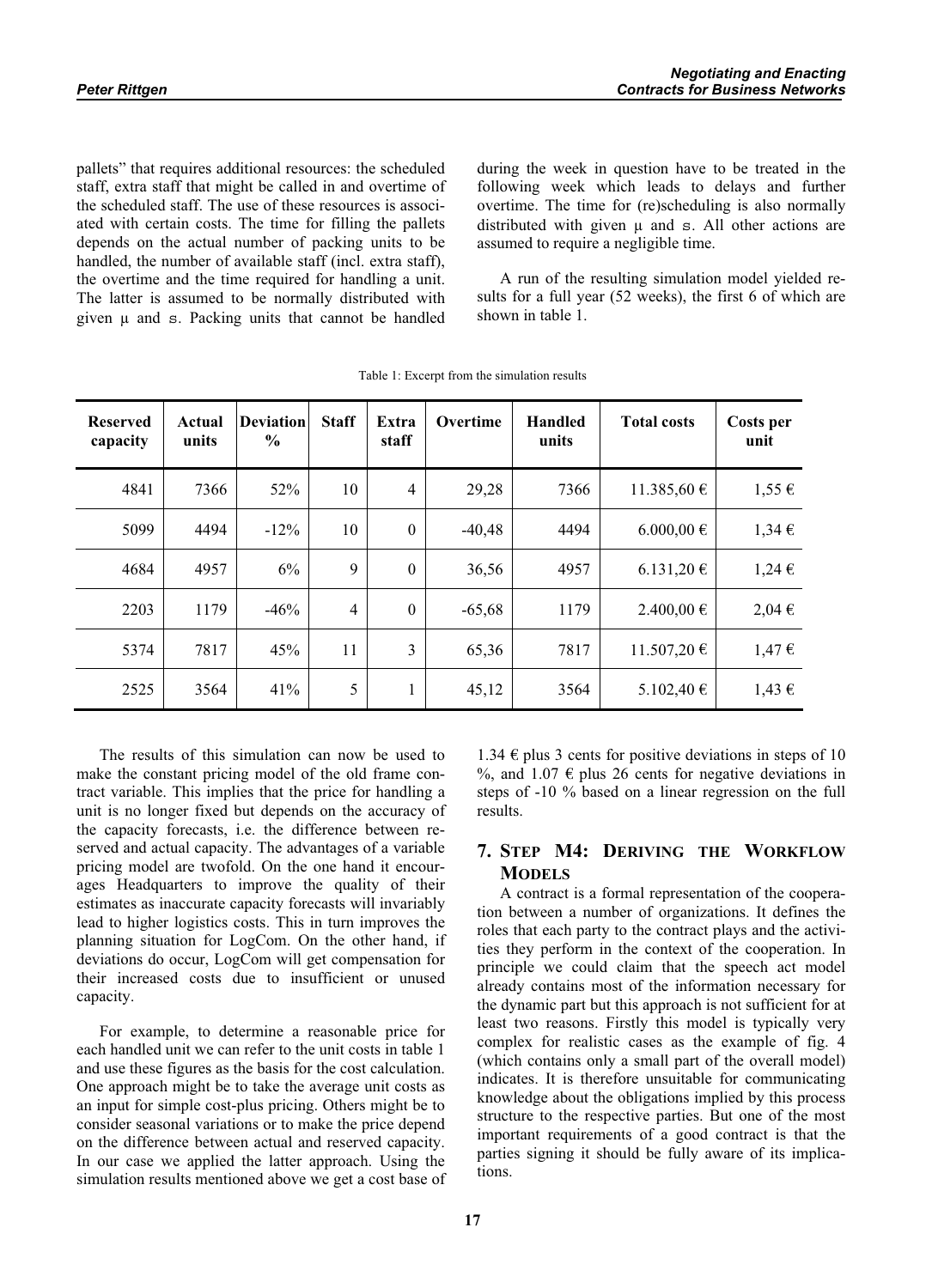Secondly the speech act model is hard to implement. It does not give us any directions as to which of its activities are supported by information systems integration and which not. Both issues can be addressed by dividing the behavioral model into two components: *Business rules* and *collaboration model*. The latter is a detailed, workflow-like model of the cooperation. It is structurally very similar to the speech act model but it contains only a fraction of the actions. It shows only standard, routine behavior that can be performed or largely supported by information systems integration. This facilitates the enforcement of the contract.

The business rules then cover exceptional or nonroutine behavior. This kind of behavior does not occur often enough to economically justify an integration of the involved information systems. Such behavior would also crowd the collaboration model. It can be better represented in form of a table. The next section describes the development and the use of the collaboration model and the business rules in detail.

#### **7.1. COLLABORATION MODEL AND BUSINESS RULES**

 When developing the contract we look at each transaction in turn. We first create a speech act model of the respective transaction as described in the section "Transaction Models". The result is a detailed model with all the steps that have to be performed in the transaction. Fig. 8 shows as an example the speech act model that corresponds to transaction T5.



Figure 8: Speech act model of transaction T5

The aim of that transaction is to fill the order, i.e. to deliver the items contained in the order. It starts when Headquarters send a so-called pick list to LogCom. This list names the products to be picked (and delivered) and their quantities. The associated activity is a routine activity and the information is important for controlling the process of filling the order. It will therefore be entered into the collaboration model (see fig. 9). The information systems of Headquarters and LogCom are integrated in such a way that the list is sent electronically as a "pick file".



Figure 9: Collaboration model

The next step in transaction T5 is that LogCom confirms the receipt of the pick list. As the warehouse management system of Headquarters mirrors that of LogCom an out-of-stock situation cannot occur. Log-Com only has to confirm that enough resources are available (staff, shelf space) to handle the order. As the reserved capacity (T4) is usually sufficient an explicit confirmation is not required but is per default assumed. The respective speech act does therefore not appear in

the collaboration model. Instead we create a business rule that is activated in the case of an exception, i.e. if the required capacity does exceed the reserved one by more than the specified percentage value (see table 2, T5, promise). As a special arrangement has to be made for solving this problem in each specific case this activity cannot be supported by information systems integration. The logistics managers at both companies have to negotiate this solution.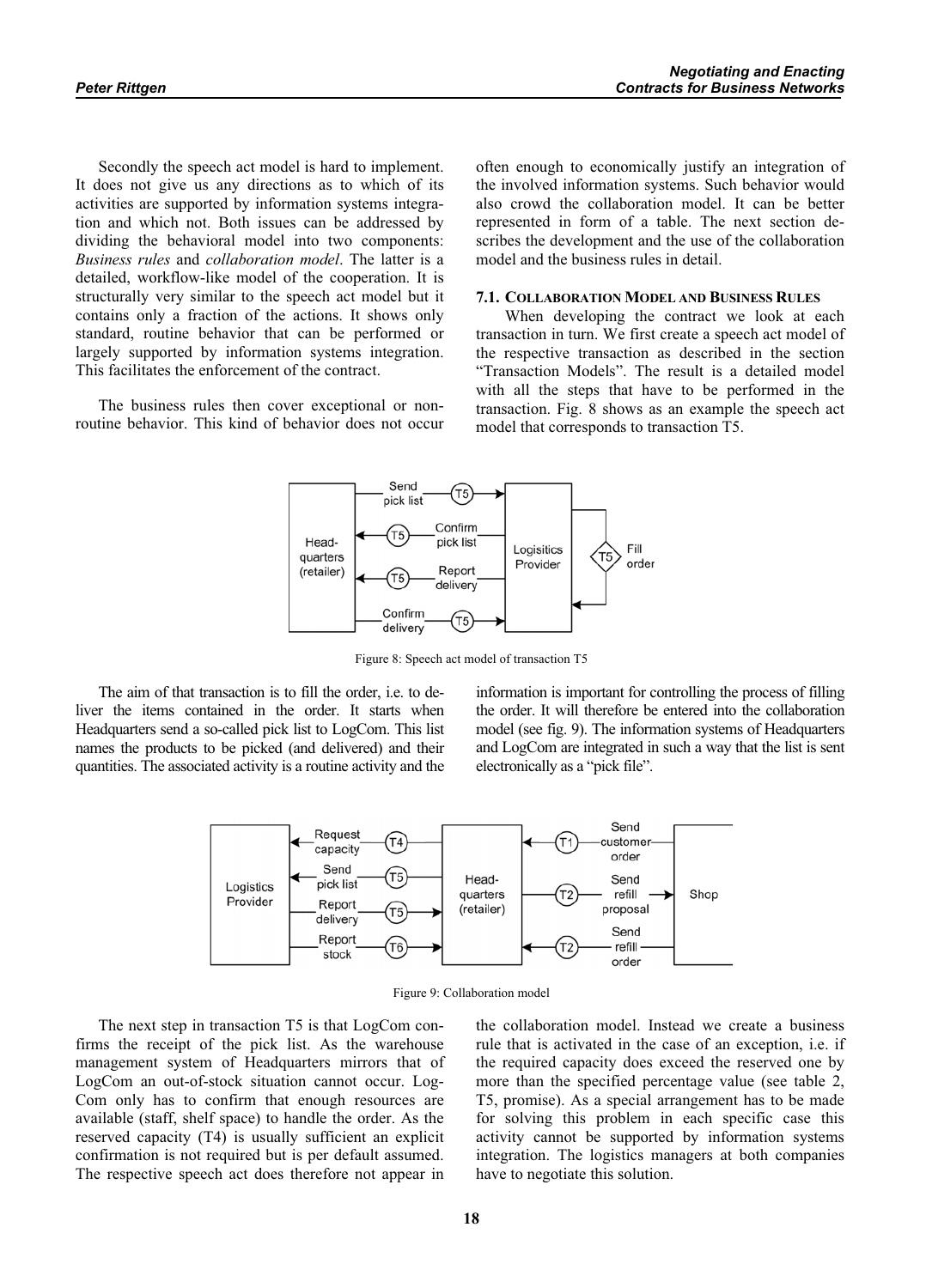#### Table 2: Business Rules

| Trans-<br>action | <b>Phase</b>     | <b>Business Rule</b>                                                                                                                                                                                             |  |  |  |  |
|------------------|------------------|------------------------------------------------------------------------------------------------------------------------------------------------------------------------------------------------------------------|--|--|--|--|
| T <sub>1</sub>   | promise          | A request to deliver items is per default granted and hence not confirmed. In<br>case of out-of-stock a respective notification is sent.                                                                         |  |  |  |  |
|                  | state, accept    | Covered by transaction T3                                                                                                                                                                                        |  |  |  |  |
| T <sub>2</sub>   | state, accept    | Covered by transaction T3                                                                                                                                                                                        |  |  |  |  |
| T <sub>3</sub>   | request, promise | Covered by transaction T1 or T2                                                                                                                                                                                  |  |  |  |  |
|                  | accept           | If 'confirm receipt' was O.K. no further message is sent. Otherwise the claim is<br>processed (return/resend).                                                                                                   |  |  |  |  |
| T4               | promise          | A request for a capacity (forecast of required capacity) is always accepted and<br>hence not confirmed.                                                                                                          |  |  |  |  |
|                  | state, accept    | The provision of the requested capacity is guaranteed. Hence no confirmation is<br>required.                                                                                                                     |  |  |  |  |
| T <sub>5</sub>   | promise          | The pick list is accepted per default, no confirmation is sent. If the amount of<br>items to be picked exceeds the limit a special arrangement is made (rescheduling<br>of warehouse staff / higher unit price). |  |  |  |  |
|                  | accept           | This is implied by the receipt of the delivery. For missing or wrong items a<br>complaint is sent and wrong items are returned to LogCom.                                                                        |  |  |  |  |
| T <sub>6</sub>   | request, promise | The retailer's warehouse system is updated via automatic daily stock report<br>transmissions. Request/promise is therefore obsolete.                                                                             |  |  |  |  |
|                  | accept           | The receipt of the stock report is assumed. If transmission fails, manual trouble-<br>shooting will be invoked.                                                                                                  |  |  |  |  |

The objective action "Fill order" is not considered in the contract because it concerns only internal behavior of LogCom. The next step in transaction T5 is that LogCom reports the delivery. This is a routine activity and Headquarters needs this information for billing purposes. It is therefore a part of the collaboration model. The final step, confirm delivery, is implied by the receipt of the delivery (T3). The exceptional case of a wrong delivery is handled by the business rule T5, accept. The same is done for the remaining transactions T1-T4 and T6 leading to the collaboration model in fig. 9 and the business rules in table 2.

## **7.2. MANAGING THE INTERORGANIZATIONAL WORK-FLOW**

 The examples so far were detailed but covered only a small part of the case. Here we give a complete account of the case without the details concerning negotiation. We primarily focus on the "old" architecture of the retail network and the result of applying the method described so far. We started our project with performing an analysis of the business processes between the companies we have already mentioned. These companies had an established business relationship based on a conventional contract. In the analysis we discovered the structure of their cooperation (see Fig. 10) and a number of problems such as: broken interaction patterns, missing business rules, unclear communication structures, different contract interpretations and excessive interpersonal communication. As a consequence the parties were unsatisfied with the current situation.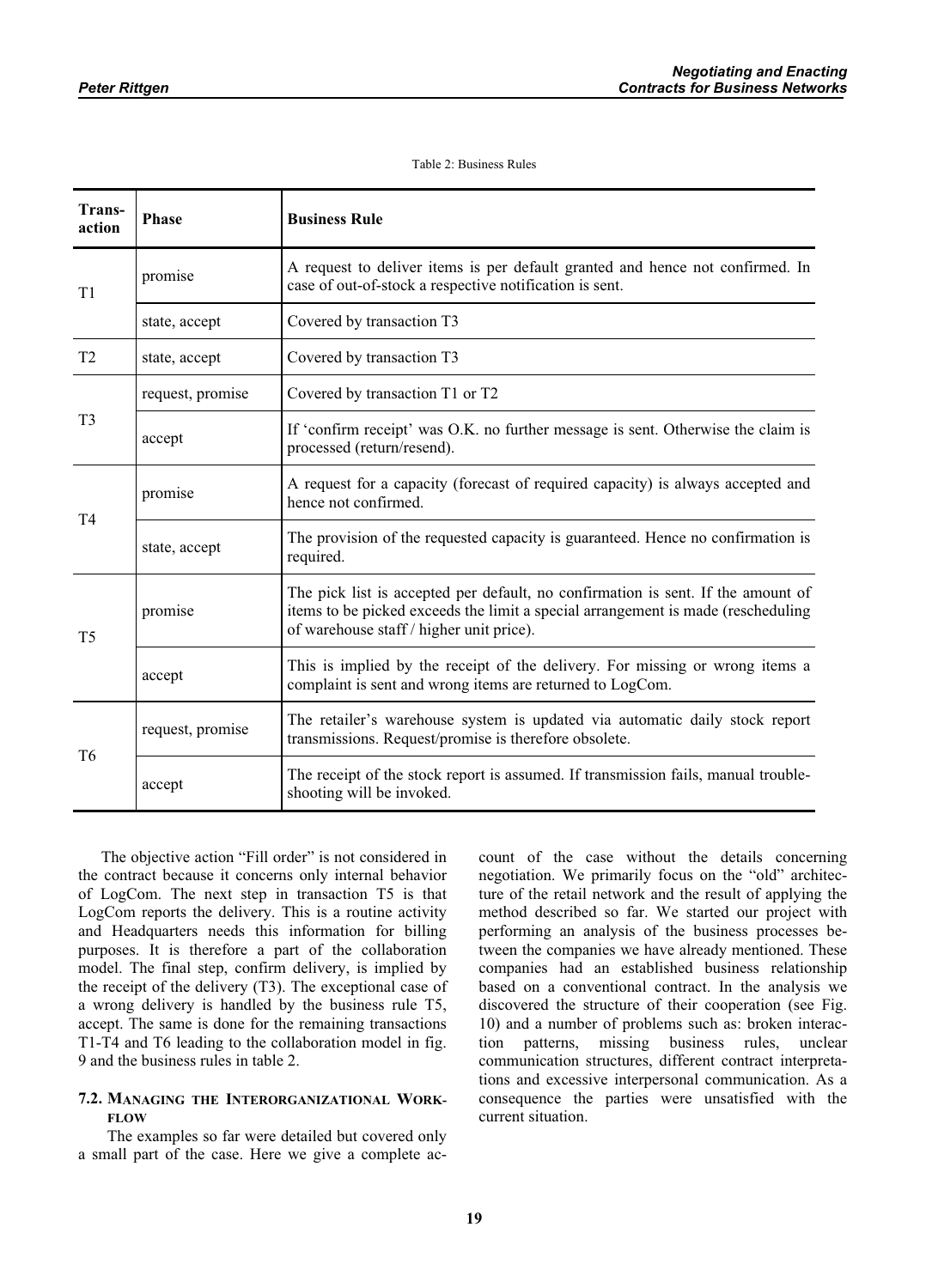

Figure 10: *Original architecture of the network*

To solve these problems we decided to create a new network to coordinate their interaction. We started with negotiating the formal contract. This was done in a seminar where the representatives of each organization were present and the seminar leader manually translated their requests and commitments into a formal representation according to the procedure described above. The reason for this is that the NSS does so far only support bilateral negotiations. We consider this as a technical restriction rather than a conceptual one and it should be possible to extend the NSS to multi-part negotiation. The implementation of the contract was done with the help of YAWL and the YAWL engine which was run on a coordination server that connects all parties. The conversions between the involved formats (SAP, DISA, Extenda and Excel) have been performed with the help of XML Script and the X-Tract XML Script processor. This led to the architecture depicted in Fig. 11.



Figure 11: *New architecture of the network*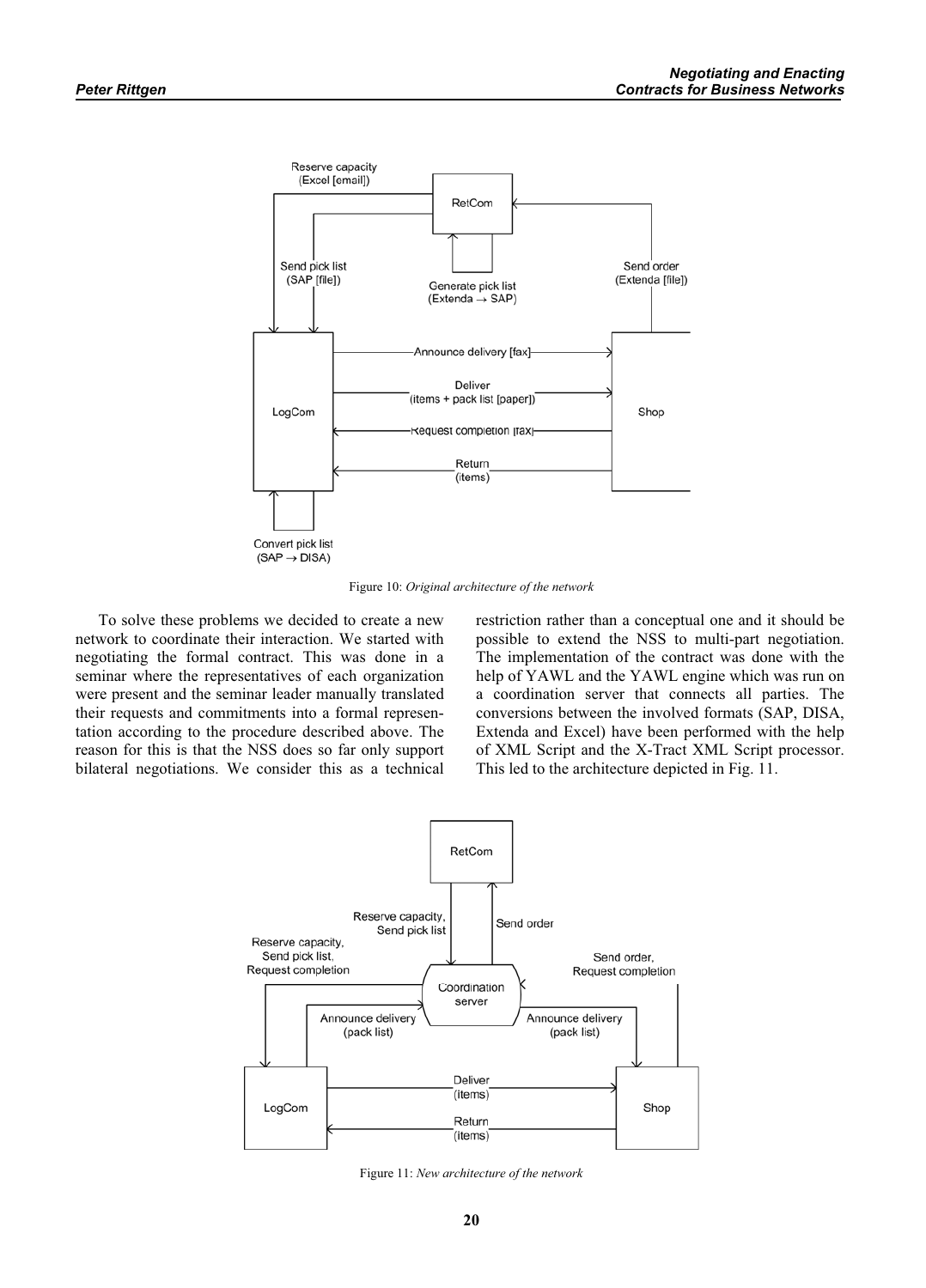In the new architecture each network partner only exchanges messages with the coordination server. This reduces the complexity of the coordination considerably. The server takes care of forwarding messages to the right recipients, converting between formats, triggering time-controlled messages and so on. The new network architecture also offers ways to improve the efficiency of the communication. In our case, for example, the paper-based communication can be replaced by electronic messages, e.g. concerning the fax containing the pick list. The physical exchange between LogCom and the Shop can in this way be restricted to the exchange of the items themselves.

We have tested the coordination server with real data from the involved businesses covering their exchange during a whole year. This implies roughly 200 orders and 100 deliveries. We simulated the behavior of the each of the 3 parties manually based on the data. The messages produced by the server matched those that were actually sent according to the empirical data we were provided with by the companies.

## **8. A CASE STUDY**

 The proposed method was tested in a project that concerned LogCom, the headquarters of the retail chain and more than 100 shops. In a business analysis we discovered that the network was unable to react in a flexible way to challenges in the environment that were primarily caused by both seasonal and unpredictable fluctuations in demand. One of the aims of that project was to improve the existing contract. As a consequence there was a need for changes that required a renegotiation of the complete contract for the whole network. This was done with the help of the proposed method as detailed in the next paragraphs. The major changes involved the mending of broken patterns, exception handling, clarification of communication channels, improving understanding of the contract.

The project began by performing step M1. This was done in the form of process-modeling seminars that involved representatives from both companies and from our university. A seminar leader from our university took on the role of a facilitator following a chauffeuredsession approach. A minute taker recorded the process models that were agreed upon with the help of a laptop computer. The sessions were also taped to allow for corrections of the material in the case of misunderstandings. Excerpts from the resulting models have already been shown in section 4. These models gave us a very detailed understanding of the current situation at the time and they also provided a basis for the re-negotiation of an improved process model.

The latter comprised step M2 and it was performed in a way similar to M1. We again used process-modeling seminars to detect problems with the old design and to come up with suggestions for a new design. Due to space restrictions the final models are not shown here but they eventually led, after performing steps M3 and M4, to the architecture shown in Fig. 11. The outcome of this step was discussed with representatives from both companies to make sure that the new version is approved by all parties to the contract.

In step M3 we built the simulation model that was shown in section 6. This allowed us to fine-tune some of the parameters of the contract such as pricing, penalties and allowable deviations from forecast capacities. The simulation model was derived from the process models developed in steps M1 and M2 and was run with data that was supplied by the companies, Excel sheets from RetCom and DISA printouts from LogCom. Some of the results have been shown in section 6. Further details may not be disclosed as they concern trade secrets of the involved companies.

The final step M4 was then performed manually in the absence of an appropriate tool. Such a tool can, however, be built to support future applications of this method by ourselves and also to promote the use of this method by other business process consultants. We translated the new process models (M2, M3) to the workflow language YAWL and executed them on the YAWL engine with real data supplied by the companies. Message conversions were done with the help of XML Script and the X-Tract XML Script processor. Running the new architecture was done offline to avoid disturbing the actual operations of the companies. The purpose of this procedure was to validate the method by reproducing the actual communications between the companies. For this purpose we compared the "simulated" messages with the ones that were actually sent by the organizations or their IT systems. All messages concerning the roughly 200 orders and 100 deliveries coincided. The following paragraphs describe the improvements that could be achieved by the application of this method.

There was a pattern of interaction when establishing the framework contract and another one when realizing the business transaction. The interaction pattern that glues framework contract and business process was thus broken. This had the effect that Headquarters could not be sure of the capacity that will be available at the time of order and LogCom did not reserve the required capacity. The estimates made by Headquarters were therefore neither informative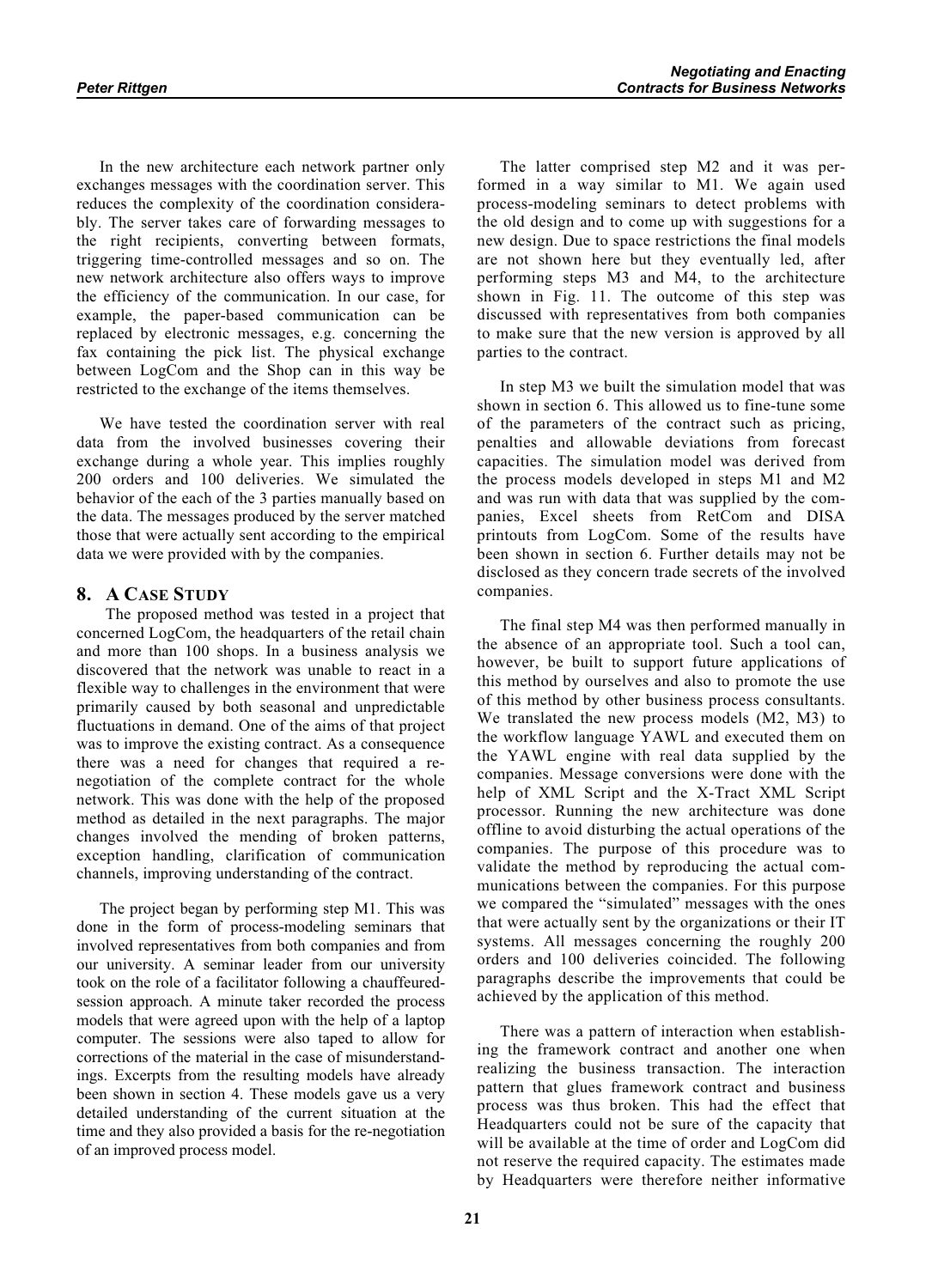nor directive and hence did not imply mutual commitments. Following the proposed method we arrived at a contract that could be translated into a workflow description and therefore ensure that the agreed and performed activities coincided.

The daily routine work was dominated by "negotiating" on an interpersonal level ways to deal with exceptional situations that were not provided for in the original frame contract. This led to a substantial amount of extra work. During re-negotiation these exceptions were considered and implemented as business rules. Under the old network organization it was also unclear in many cases who was supposed to communicate with whom regarding which issue. Business rules take also care of that now.

Different interpretations of the old contract by the parties led to expectations that were not fulfilled. This is avoided now by a clearer, formal contract that allows the parties to trace all activities to the agreement to understand why something is done in a particular way. Minor problems in the interaction between two partners that have been overlooked in negotiation or that have turned up later can be solved now by making ad-hoc changes to those business rules that concern the respective parties.

## **9. RELATED RESEARCH**

 Our paper touches on a number of issues that have been addressed by existing research. Primarily we can mention the area of formalized or electronic contracts that have been studied extensively by e.g. [54-56]. Most of these approaches aim at transactional contracts, i.e. they cover only a single business transaction such as a sale. Our approach targets frame contracts that cover a number of similar transactions, i.e. a complete business process.

Another related issue is that of collaborative modeling [57-61]. Our approach can be seen as a specialization of these methods for the specific situation of multi-organizational modeling.

Group negotiation and negotiation support systems are also relevant. They have been studied by e.g. [30, 35, 37, 38, 40]. Again the focus of these approaches is mainly on transactional contracts so that they cannot be used in the context of model negotiation.

Interorganizational workflows are the subject of the following publications: [43, 62, 63]. They are typically also process-based but do not assume the necessity of negotiating these process models.

## **10. CONCLUSIONS**

 We introduce a method that supports flexibility of interorganizational processes by transforming business networks on three different levels: local adhoc change, global negotiated change and planned change. Ad-hoc flexibility concerns local changes that affect only two partners. The suggested method supports this by allowing for bilateral negotiations that result in adding, removing or modifying the local business rules but leave the collaboration model intact (step M2 and part of M4). This implies a limited scope of ad-hoc changes but the speed of adaptation is high. If a higher degree of freedom is required we employ global negotiated flexibility. This is facilitated by applying the negotiation-enactment cycle of the method once (steps M2, M4 and possibly M3) for the whole network. As this is quite costly it is only applicable in situations that require massive, networkwide adaptations in response to substantial changes in the market or other environmental conditions (e.g. new legislation). The highest degree of flexibility, planned flexibility, can be achieved by rethinking the whole network. This makes sense if future developments are to be anticipated. It involves all the steps M1-M4 with possible iterations of steps M2 and M3. Especially simulation is important here to be able to assess the impact of expected changes on the network. The effort equals that of creating a new network and a careful estimate of the opportunities and risks is paramount.

At the same time the described method also supports the set-up of a new network. This is achieved by designing and enacting contracts for business networks. We interpret such contracts as transaction models that govern the interaction between network members. Contract design is divided into two phases, an initial modeling phase to develop an interaction model of the cooperation that can serve as a starting point for deriving a set of transaction models. This preliminary set of models is then refined in the second phase of negotiation. The result is a detailed contract describing the workflow of the cooperation. An intermediary phase, simulation, is subsequently employed to parameterize and optimize the process. The fourth and final phase, contract enactment, consists of the development of workflow models to manage the cooperation at an operational level.

A contract that is developed in a formal and methodical way facilitates the implementation of the procedures and the enforcement of the rules. This makes it easier to react to changes in a flexible way. The research we have performed so far shows the feasibility of the approach. A confirmation of the results in a larger field study remains to be done. In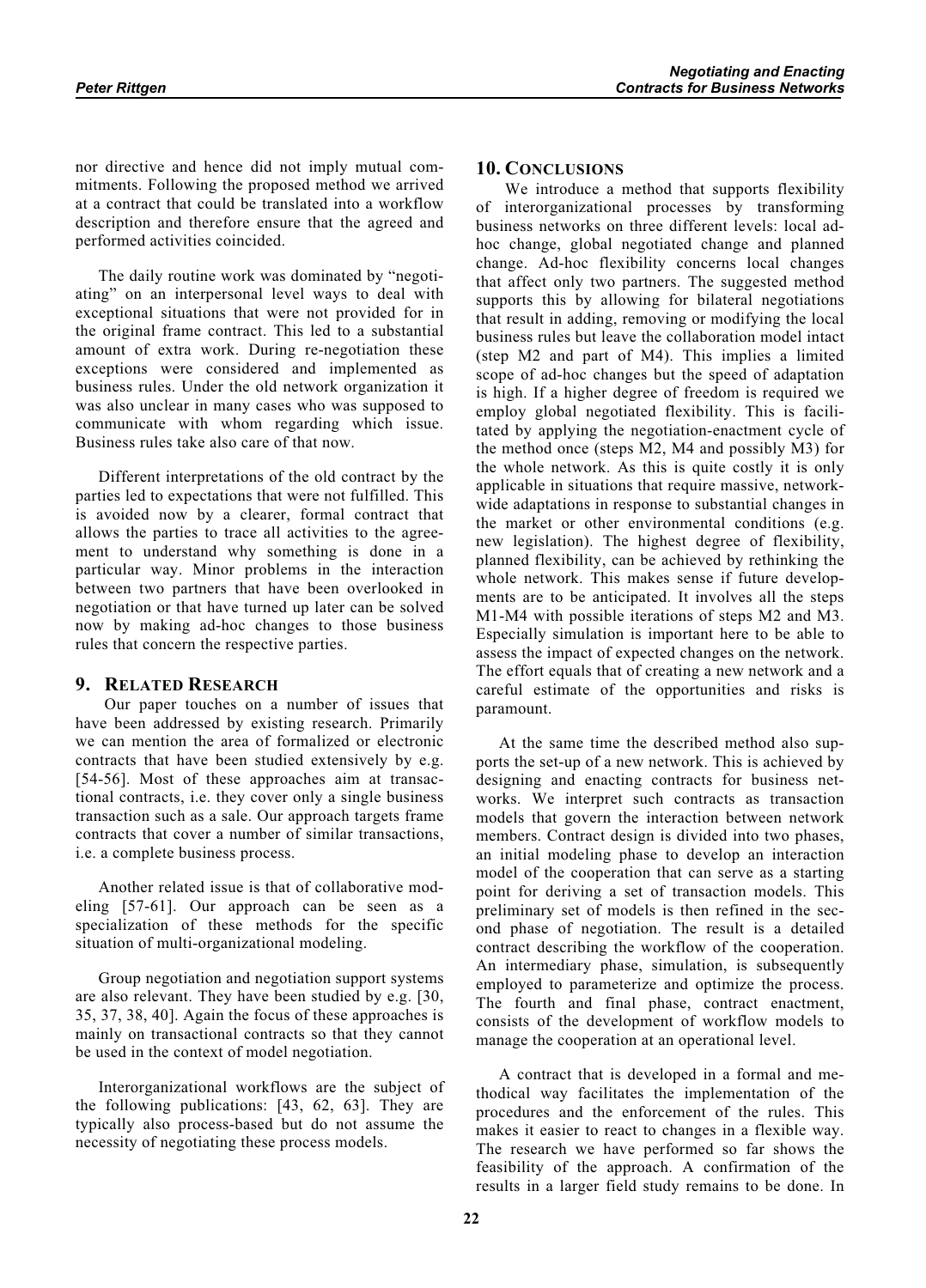the areas of electronic commerce and virtual organizations there is a growing interest in more formalized contracts [54-56]. The existing approaches are often technology-driven and there is a need to complement them with rigorous approaches that have a strong business orientation. But formalized contracts (e.g., eContracts) are not only beneficial in electronic commerce or automated transactions. They can also make a substantial contribution towards the support of interorganizational business processes and workflows [62]. Our research takes a step in this direction.

# **REFERENCES**

- [1] M. T. Hannan, J. H. Freeman, Organizational Ecology, Harvard University Press, Cambridge, MA, 1989.
- [2] A. A. Alchian, H. Demsetz, Production, information costs and economic organization, *American Economic Review* 62(5): 777-795, 1972.
- [3] M. C. Jensen, W. H. Meckling, Theory of the firm: Managerial behavior, agency costs and ownership structure, *Journal of Financial Economics*, 3: 305-360, 1976.
- [4] S. Ross, The economic theory of agency: The principal's problem, *American Economic Review*, 63(2): 134-139, 1973.
- [5] R. Wilson, The theory of syndicates, *Econometrica*, 36: 119-132, 1968.
- [6] R. H. Coase, The nature of the firm, *Economica* 4: 386-405, 1937.
- [7] B. Klein, R. Crawford, A. Alchian, Vertical integration, appropriable rents, and the competitive contracting process, *Journal of Law and Economics* 21: 297-326, 1978.
- [8] O. E. Williamson, Markets and Hierarchies, Free Press, New York, 1975.
- [9] O. E. Williamson, The modern corporation: Origins, evolution, attributes, *Journal of Economic Literature*, 19: 1537-1568, 1981.
- [10] O. E. Williamson, The Economic Institutions of Capitalism, Free Press, New York, 1985.
- [11] T. W. Malone, J. Yates, R. I. Benjamin, Electronic Markets and Electronic Hierarchies, *Communications of the ACM* 30(6): 484-497, 1987.
- [12] E. K. Clemons, S. P. Reddi, M. C. Row, The Impact of Information Technology on the Organization of Economic Activity: The "Move to

the Middle" Hypothesis, *Journal of Management Information Systems* 10(2): 9-35, 1993.

- [13] C. P. Holland, A. G. Lockett, Mixed Mode Network Structures: The Strategic Use of Electronic Communication by Organizations, *Organization Science* 8(5): 475-488, 1997.
- [14] P. J. Denning, R. Medina-Mora, Completing the Loops, *Interfaces* 25(3): 42-57, 1995.
- [15] R. Medina-Mora, T. Winograd, R. Flores, F. Flores, The Action Workflow Approach to Workflow Management Technology. In *Proceedings of the Conference on Computer-Supported Cooperative Work CSCW'92*, J. Turner, R. Kraut (Eds.), pages 281-288, ACM, New York, 1992.
- [16] T. Winograd, F. Flores, Understanding Computers and Cognition: A New Foundation for Design, Ablex, Norwood, NJ, 1986.
- [17] J. L. G. Dietz, Understanding and modeling business processes with DEMO. In *Proceedings of the 18th International Conference on Conceptual Modeling ER '99*, J. Akoka, M. Bouzeghoub, I. Comyn-Wattiau, E. Métais (Eds.), pages 188-202, Springer, Berlin, 1999.
- [18] J. L. G. Dietz, N. Habing, The Notion of Business Process Revisited. In *Proceedings of the OTM Confederated International Conferences, CoopIS, DOA, and ODBASE*, R. Meersman, Z. Tari (Eds.), pages 85-100, Springer, Berlin, 2004.
- [19] K. Liu, L. Sun, J. Barjis, J. L. G. Dietz, Modelling dynamic behaviour of business organisations - extension of DEMO from a semiotic perspective, *Knowledge-Based Systems*, 16(2): 101-111, 2003.
- [20] G. Fox, The Challenge of Convergence. In *Proceedings of the 28th Annual Hawaii International Conference on System Sciences*, pages 485-492, 1995.
- [21] D. L. Dean, R. E. Orwig, D. R. Vogel, Facilitation Methods for Collaborative Modeling Tools, *Group Decision and Negotiation*, 9: 109-127, 2000.
- [22] J. L. Austin, How to Do Things with Words, Oxford University Press, Oxford, 1962.
- [23] J. R. Searle, Speech Acts An Essay in the Philosophy of Language, Cambridge University Press, London, 1969.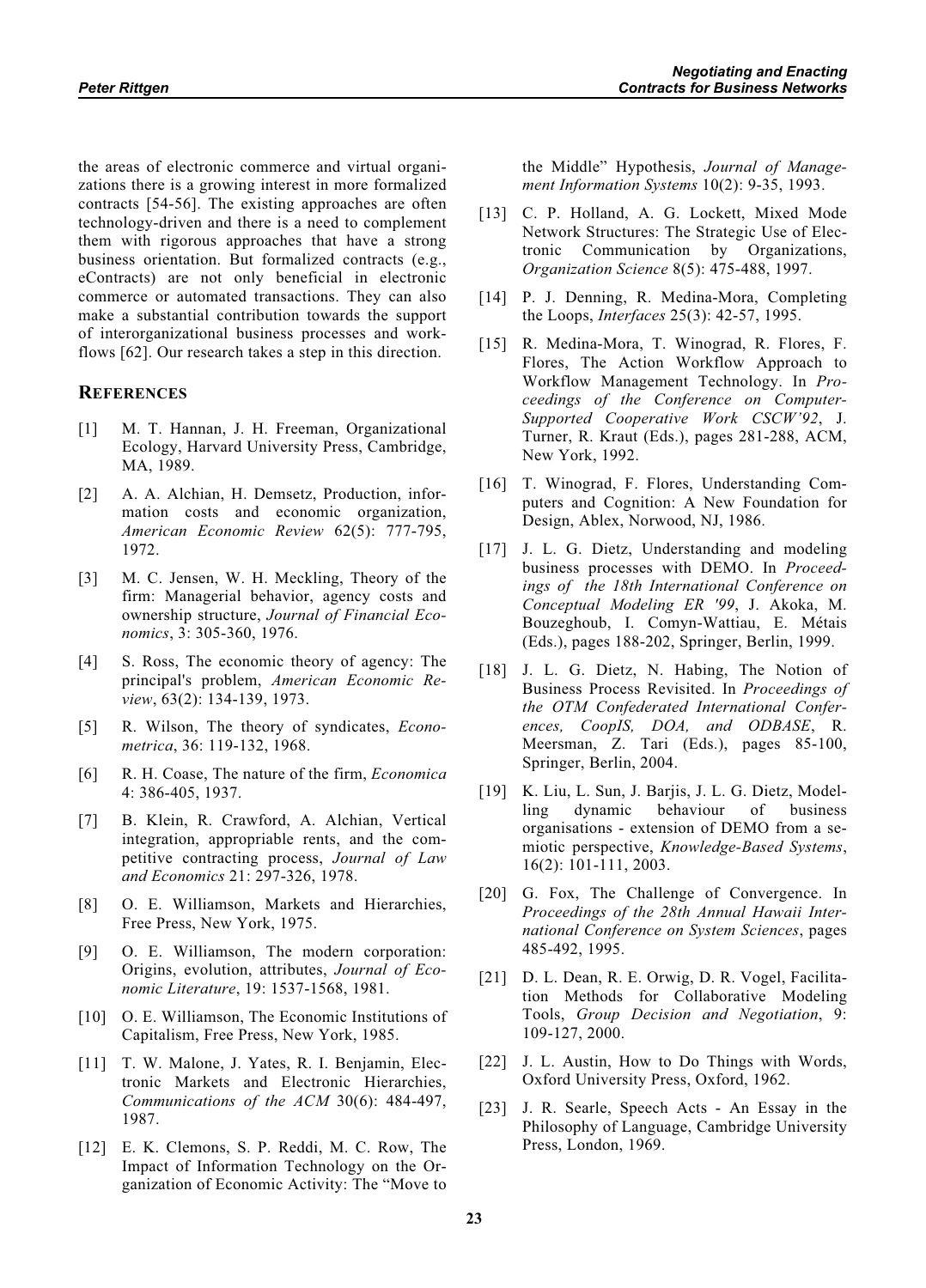- [24] J. Habermas, The Theory of Communicative Action 1 - Reason and the Rationalization of Society, Beacon Press, Boston, 1984.
- [25] E. Lehtinen, K. Lyytinen, An Action Based Model of Information Systems, *Information Systems*, 11(4): 299-317, 1986.
- [26] G. Goldkuhl, Generic business frameworks and action modelling. In *Communication Modeling - The Language/Action Perspective, Proceedings of the First International Workshop on Communication Modeling*, F. Dignum, J. Dietz, E. Verharen, H. Weigand (Eds.), Springer, Berlin, 1996.
- [27] G. Goldkuhl, M. Lind, Developing einteractions – A framework for business capabilities and exchanges. In *Proceedings of the 12th European Conference on Information Systems*, 2004.
- [28] G. Goldkuhl, A. Röstlinger, Joint elicitation of problems: An important aspect of change analysis. In *Human, Organizational, and Social Dimensions of Information Systems Development*, D. Avison, J. Kendall, J. Degross (Eds.), North-Holland, Amsterdam, 1993.
- [29] V. E. v. Reijswoud, PhD thesis, TU Delft (Delft), 1996.
- [30] F. Köhne, M. Schoop, D. Staskiewicz, A Meta Model for Electronic Negotiations - Comparison of existing approaches. In *Proceedings of the 12th Research Symposium on Emerging Electronic Markets (RSEEM 2005) "Governance of Electronic Markets"*, Y. H. Tan (Ed.), Vrije Universiteit Amsterdam, Amsterdam, 2005.
- [31] M. Bichler, A Roadmap to Auction-based Negotiation Protocols for Electronic Commerce. In *Proceedings of the 33rd Hawaii International Conference on Systems Sciences*, page 6018, IEEE Computer Society Press, Los Alamitos, CA, 2000.
- [32] M. Ströbel, C. Weinhardt, The Montreal Taxonomy for Electronic Negotiations, *Group Decision and Negotiation*, 12(2): 143-164, 2003.
- [33] F. Dignum, U. Cortés, Agent-Mediated Electronic Commerce III. Springer, Berlin, 2001.
- [34] D. K. W. Chiu, S. C. Cheung, S. Till, A Three-Layer Architecture for E-Contract Enforcement in an E-Service Environment. In *Proceedings of the 36th Hawaii International Conference on*

*System Sciences*, page 74.1, IEEE Computer Society Press, Los Alamitos, CA, 2003.

- [35] M. Ströbel, Design of Roles and Protocols for Electronic Negotiations, *Electronic Commerce Research*, 1(3): 335 - 353, 2001.
- [36] M. Schoop, C. Quix, DOC.COM: a framework for effective negotiation support in electronic marketplaces, *Computer Networks*, 37(2): 153- 170, 2001.
- [37] A. de Moor, H. Weigand, Business Negotiation Support: Theory and Practice, *International Negotiation*, 9(1): 31-57, 2004.
- [38] G. E. Kersten, S. E. Strecker, K. P. Law, Protocols for Electronic Negotiation Systems: Theoretical Foundations and Design Issues. In *E-Commerce and Web Technologies: Proceedings of the 5th International Conference, EC-Web 2004, Zaragoza, Spain, August 31- September 3, 2004*, K. Bauknecht, M. Bichler, B. Pröll (Eds.), Springer, Berlin, 2004.
- [39] P. Mathieu, M.-H. Verrons, A generic model for contract negotiation. In *AISB'02 Symposium on Intelligent Agents in Virtual Markets*, The Society for the Study of Artificial Intelligence and Simulation of Behaviour, Imperial College of Science, Technology and Medicine, University of London, 2002.
- [40] M. Schoop, A. Jertila, T. List, Negoisst: a negotiation support system for electronic business-to-business negotiations in e-commerce, *Data & Knowledge Engineering*, 47(3): 371- 401, 2003.
- [41] W. M. P. v. d. Aalst, A. H. M. t. Hofstede, B. Kiepuszewski, A. P. Barros, Workflow Patterns, *Distributed and Parallel Databases*, 14(1): 5-51, 2003.
- [42] W. M. P. v. d. Aalst, A. H. M. t. Hofstede, YAWL: Yet Another Workflow Language, *Information Systems*, 30(4): 245-275, 2005.
- [43] M. Bernauer, G. Kappel, G. Kramler, W. Retschitzegger, Specification of Interorganizational Workflows - A Comparison of Approaches. In *Proceedings of the 7th World Multiconference on Systemics, Cybernetics and Informatics (SCI 2003)*, pages 30-36, 2003.
- [44] G. M. Giaglis, R. J. Paul, V. Hlupic, Integrating Simulation in Organisational Design Studies, *International Journal of Information Management* 19(3): 219-236, 1999.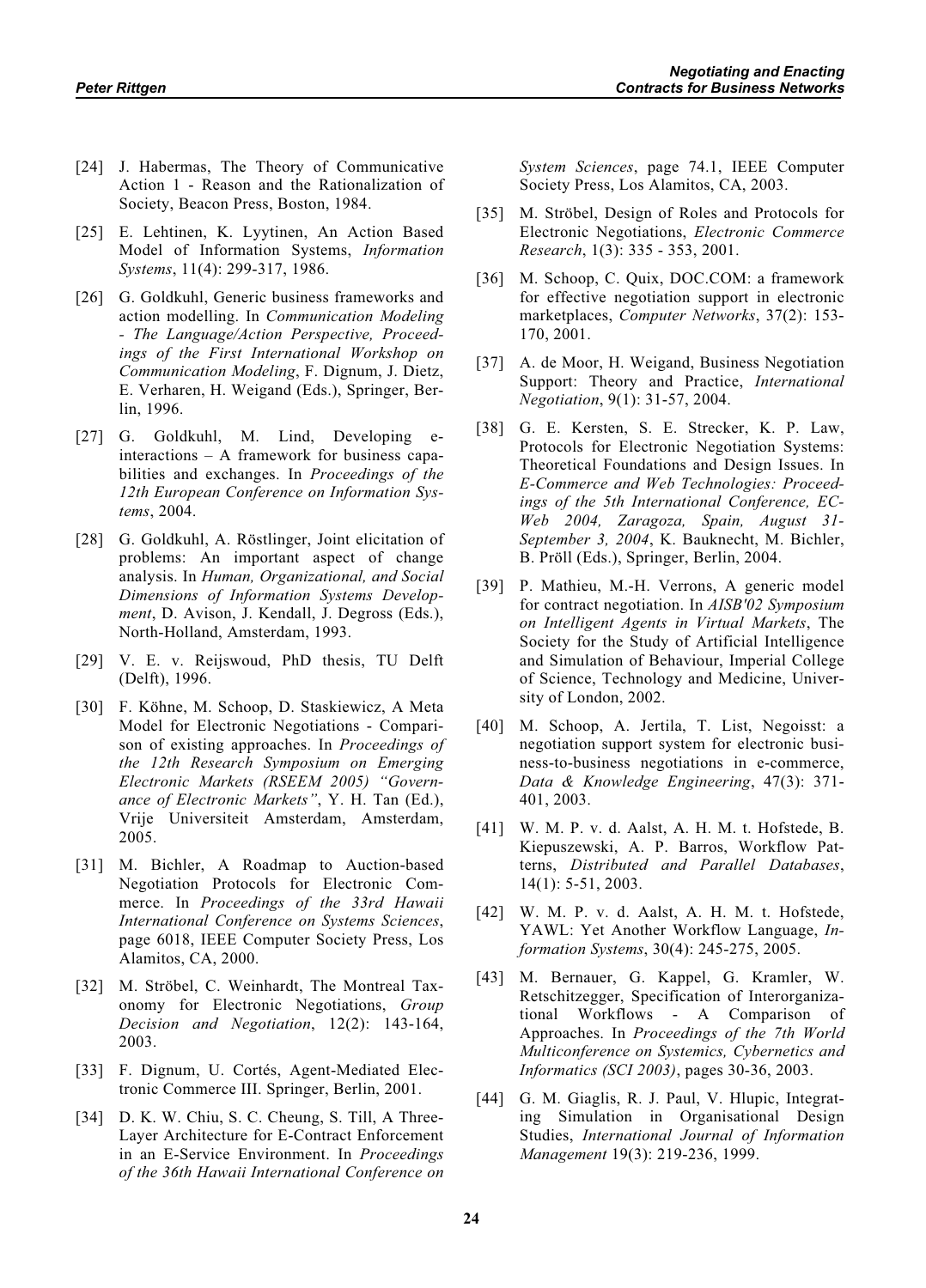- [45] V. Hlupic, S. Robinson, Business Process Modelling and Analysis Using Discrete-Event Simulation. In *Proceedings of 1998 the Winter Simulation Conference*, D. J. Medeiros, E. F. Watson, M. Manivannan, J. Carson (Eds.), The Society for Computer Simulation, San Diego, CA, 1998.
- [46] R. J. Paul, G. M. Giaglis, V. Hlupic, Simulation of Business Processes, *American Behavioral Scientist*, 42(10): 1551-1576, 1999.
- [47] R. J. Paul, A. Serrano, Simulation for Business Processes and Information Systems Design. In *Proceedings of the 2003 Winter Simulation Conference*, S. E. Chick, P. J. Sánchez, D. Ferrin, D. J. Morrice (Eds.), pages 1787-1796, Institute of Electrical and Electronics Engineers, Piscataway, NJ, 2003.
- [48] R. J. Paul, A. Serrano, Collaborative Information Systems and Business Process Design Using Simulation. In *Proceedings of the 37th Annual Hawaii International Conference on System Sciences (HICSS'04)*, page 10009.1, 2004.
- [49] J. H. Weyland, M. Engiles, Towards Simulation-based Business Process Management. In *Proceedings of the 2003 Winter Simulation Conference* S. E. Chick, P. J. Sánchez, D. Ferrin, D. J. Morrice (Eds.), pages 225-227, Institute of Electrical and Electronics Engineers, Piscataway, NJ, 2003.
- [50] C. Chandra, A. V. Smirnov, N. Chilov, Business Process Reengineering of Supply Chain Networks Through Simulation Modeling and Analysis. In *Proceedings of the Second International Conference on Simulation, Gaming, Training and Business Process Reengineering in Operations*, pages 345-349, 2000.
- [51] G. M. Giaglis, G. I. Doukidis, R. J. Paul, Simulation Assessment of Inter-Organisational Business Process Re-engineering Initiatives. In *Proceedings of the First International Conference on Simulation, Gaming, Training and Business Process Reengineering in Operations*, 1996.
- [52] G. M. Giaglis, R. J. Paul, G. I. Doukidis, Simulation for Intra- and Inter-Organisational Business Process Modelling, *Informatica*, 21(4): 613-620, 1997.
- [53] P. Rittgen, Deriving Simulation Models from Business Process Models, *INFOCOMP Journal*, 4(3): 23-31, 2005.
- [54] S. Artyshchev, H. Weigand, Contract-Based Interoperability for E-Business Transactions. In *Interoperability of Enterprise Software and Applications*, D. Konstantas, J.-P. Bourrières, M. Léonard, N. Boudjlida (Eds.), Springer, Berlin, 2005.
- [55] Z. Milosevic, P. F. Linington, S. Gibson, S. Kulkarni, J. Cole, Inter-organisational collaborations supported by E-Contracts. In *Proceedings of the IFIP 18th World Computer Congress "Building the E-Service Society: E-Commerce, E-Business, and E-Government"*, W. Lamersdorf, V. Tschammer, S. Amarger (Eds.), 2004.
- [56] H. Weigand, L. Xu, Contracts in E-Commerce. In *Proceedings of the Ninth IFIP TC2/WG2.6 Working Conference on Database Semantics "Semantic Issues in E-Commerce Systems"*, R. Meersman, K. Aberer, T. S. Dillon (Eds.), 2003.
- [57] P. v. Bommel, S. J. B. A. Hoppenbrouwers, H. A. E. Proper, T. P. v. d. Weide, Exploring Modelling Strategies in a Meta-modelling Context. In *On the Move to Meaningful Internet Systems 2006: OTM 2006 Workshops - OTM Confederated International Workshops and Posters, AWESOMe, CAMS, COMINF, IS, KSinBIT, MIOS-CIAO, MONET, OnToContent, ORM, PerSys, OTM Academy Doctoral Consortium, RDDS, SWWS, and SebGIS, Proceedings, Part II, Montpellier, France*, *Vol. 4278* R. Meersman, Z. Tari, P. Herrero (Eds.), pages 1128-1137, Springer, Berlin, Germany, 2006.
- [58] P. J. M. Frederiks, T. P. v. d. Weide, Information Modeling: the process and the required competencies of its participants, *Data & Knowledge Engineering*, 58(1): 4-20, 2006.
- [59] S. J. B. A. Hoppenbrouwers, L. Lindeman, H. A. Proper, Capturing Modeling Processes - Towards the MoDial Modeling Laboratory. In *On the Move to Meaningful Internet Systems 2006: OTM 2006 Workshops - OTM Confederated International Workshops and Posters, AWESOMe, CAMS, COMINF, IS, KSinBIT, MIOS-CIAO, MONET, OnToContent, ORM, PerSys, OTM Academy Doctoral Consortium, RDDS, SWWS, and SebGIS, Proceedings, Part II, Montpellier, France*, *Vol. 4278* R. Meersman, Z. Tari, P. Herrero (Eds.), pages 1242- 1252, Springer, Berlin, Germany, 2006.